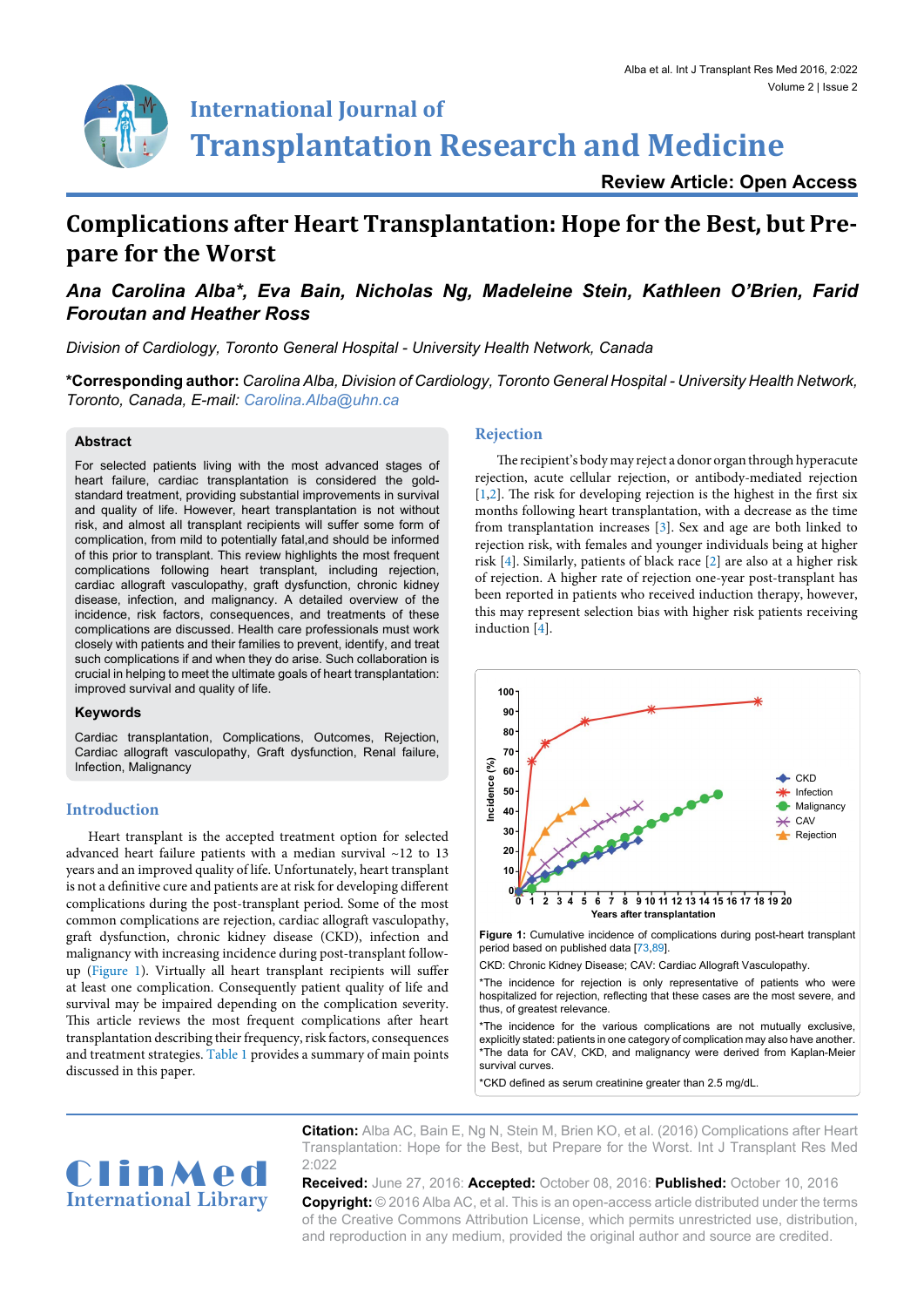|                                            | <b>Rejection</b>                                                                                                                                                                                                                                                             | <b>Cardiac Allograft</b><br>Vasculopathy                                                                                                                        | <b>Graft Dysfunction</b>                                                                                                                                                                                                                                     | <b>Chronic Kidney</b><br><b>Disease</b>                                                                                                                             | Infection                                                                                                                                                                                                                                                                                                                                         | <b>Malignancy</b>                                                                                                                                                                                                                                                                                                                                                                                                                              |
|--------------------------------------------|------------------------------------------------------------------------------------------------------------------------------------------------------------------------------------------------------------------------------------------------------------------------------|-----------------------------------------------------------------------------------------------------------------------------------------------------------------|--------------------------------------------------------------------------------------------------------------------------------------------------------------------------------------------------------------------------------------------------------------|---------------------------------------------------------------------------------------------------------------------------------------------------------------------|---------------------------------------------------------------------------------------------------------------------------------------------------------------------------------------------------------------------------------------------------------------------------------------------------------------------------------------------------|------------------------------------------------------------------------------------------------------------------------------------------------------------------------------------------------------------------------------------------------------------------------------------------------------------------------------------------------------------------------------------------------------------------------------------------------|
| Incidence                                  | -20% at 1 year<br>-37% at 3 years<br>-45% at 5 years                                                                                                                                                                                                                         | -8% at 1 year<br>-30% at 5 years<br>-50% at 10 years                                                                                                            | Early graft failure:<br>-2 to 28%<br>Late graft failure:<br>-4.3% at 1 year<br>$-6.7\%$ at 5 years<br>-10% at 10 years                                                                                                                                       | -6% at 1 year<br>-14% at 5 years<br>-19% at 10 years                                                                                                                | -65% at 1 year<br>-85% at 5 years<br>-91% at 10 years                                                                                                                                                                                                                                                                                             | -2.6% at 1 year<br>$-14\%$ at 5 years<br>-28%at 10 years                                                                                                                                                                                                                                                                                                                                                                                       |
| <b>Risk factors</b>                        | -sensitization to HLA<br>molecules prior to<br>transplantation<br>-infections<br>-pregnancy<br>-blood transfusion<br>-ventricular assist<br>device<br>previous transplant-<br>-donor specific<br>antibodies                                                                  | -Older donor age<br>-ischemic<br>cardiomyopathy<br>-cytomegalovirus<br>infection<br>-HLADR - antibody<br>matching<br>-number of rejection<br>episodes at 1 year | -older recipient age<br>-pulmonary<br>hypertension<br>-mechanical<br>circulatory support<br>-mechanical<br>ventilation prior to<br>transplant<br>-older donor age<br>-sex mismatch<br>-trauma and<br>intracerebral<br>bleeding as cause<br>of death in donor | -preoperative<br>diagnosis of chronic<br>kidney disease<br>-active hepatitis C<br>virus<br>-older recipient age<br>-female sex<br>-diabetes<br>-acute kidney injury | -young and old age<br>-ventilator support<br>-ventricular assist<br>device<br>-donor black race<br>-female sex<br>induction therapy<br>-chronic graft<br>dysfunction<br>-reoperation<br>-acute rejection in the<br>early post-transplant<br>period<br>-relapsing viral<br>infections<br>-previous bacterial<br>infections                         | Skin malignancy:<br>-older age<br>-light skin type<br>-high sunlight exposure<br>Post-transplant<br>lymphoproliferative disorder:<br>-Epstein-Barr virus infection<br>-high intensity of<br>immunosuppression<br>antibody induction therapy using<br>OKT <sub>3</sub><br>Non-skin cancers:<br>-antibody induction agents<br>-donor history of cancer<br>-female sex<br>-pacemaker prior to discharge<br>-older recipient age<br>-ischemia time |
| Main<br>consequences                       | -decreased survival<br>-hospital<br>readmissions<br>-graft failure<br>-arrhythmia<br>pericardial effusion<br>cardiogenic shock<br>-sudden cardiac<br>death<br>-cardiac allograft<br>vasculopathy<br>- adverse events<br>secondary to<br>augmentation of<br>immunosuppression | decreased survival<br>-graft failure<br>-sudden cardiac<br>death<br>-myocardial infarction                                                                      | -decreased survival<br>-sudden cardiac<br>death                                                                                                                                                                                                              | -decreased survival<br>hypertension<br>hyperkalemia<br>-proteinuria<br>-rejection/adverse<br>events secondary<br>to modification of<br>immunosuppression            | -decreased survival<br>hospital readmissions<br>-sepsis<br>-multi-organ failure<br>cardiac allograft<br>vasculopathy<br>- rejection due to<br>minimization of<br>immunosuppression<br>Asterix is confusing.<br>Maybe add this in<br>parentheses instead                                                                                           | -decreased survival<br>-rejection due to<br>significant minimization of<br>immunosuppression<br>-sudden cardiac death secondary<br>to rejection                                                                                                                                                                                                                                                                                                |
| Therapeutic/<br>Prophylactic<br>strategies | - augmentation of<br>immunotherapy<br>-induction therapy                                                                                                                                                                                                                     | -statin therapy<br>adjustment of<br>immunosuppression<br>-percutaneous<br>coronary intervention<br>-coronary artery<br>bypass grafting<br>-retransplantation    | Early graft failure:<br>-mechanical support minimization of<br>-extracorpeal<br>membrane<br>oxygenation<br>-ventricular assist<br>device<br>-retransplantation<br>Late graft failure:<br>-heart failure<br>therapy<br>-retransplantation                     | -modification/<br>immunosuppression<br>-dialysis<br>-kidney<br>transplantation                                                                                      | -treatment of pre-<br>transplant infections<br>-education on how to<br>prevent infection<br>-testing for sufficient<br>immunization<br>-prophylactic<br>antibiotics<br>-routine monitoring for<br>infection<br>-broad spectrum<br>antibiotics and antiviral<br>and antifungal agents<br>to treat infections<br>- decrease in<br>immunosuppression | -increased cancer screening<br>-screening of Epstein-Barr virus<br>load to detect post-transplant<br>lymphoproliferative disorder in<br>high risk patients<br>-decreased immunosuppression in<br>patients with cancer or at high risk<br>for developing cancer<br>-cancer specific treatment                                                                                                                                                   |

<span id="page-1-0"></span>**Table 1:** Main complications after heart transplantation. Incidence, risk factors, main consequences and therapeutic and prophylactic strategies. Refer to each complication section in the text for detailed information.

# **Hyperacute rejection**

During the immediate post-transplant phase, after cross clamp removal, hyperacute rejection may occur when the recipient has preexisting donor directed human leukocyte antigen (HLA) antibodies [[5,](#page-7-10)[6](#page-7-11)]. In a 1991 study of 463 heart transplant patients, 18 patients were diagnosed with hyperacute rejection (approximately 4%) [\[7](#page-7-12)]. Fortunately, hyperacute rejection is now uncommon as a result of both antibody screening prior to transplantation (panel reactive antibodies (PRA)), and blood type matching [[2](#page-7-1)].

# **Acute cellular rejection**

This remains a frequent complication post-transplant [[2\]](#page-7-1). It involves recipient T-cells recognizing donor HLA molecules by means of antigen-presenting cells [\[1](#page-7-0)]. Around 20 to 40% of patients will experience acute cellular rejection between 6 and 12 months post-transplant [\[8\]](#page-7-7), though most patients are asymptomatic without allograft dysfunction [[3\]](#page-7-2).

# **Antibody-mediated rejection**

This type of rejection is characterized by an antibody-driven

immune response to vascular endothelial antigens in the allograft, involving both B-cells and T-cells [\[3](#page-7-2)]. Though not as common as acute cellular rejection [[3](#page-7-2)], antibody-mediated rejection has an estimated incidence of 10 to 20% in the first year post-transplant [\[9\]](#page-7-4). Mixed rejection -simultaneous acute cellular rejection and antibody mediated rejection-can be seen in as many as 25% of acute rejection cases [\[3](#page-7-2)].

An important risk factor for antibody-mediated rejection is sensitization to HLA molecules prior to transplantation [[10\]](#page-7-5). Sensitized patients have pre-existing antibodies against HLA molecules [[11\]](#page-7-6), which can be quantified by their calculated PRA (cPRA) [\[8](#page-7-7)]. The cPRA is calculated based on HLA antigen profile of the population of potential donors [\[11\]](#page-7-6). The cPRA represents the probability that a recipient will have an unacceptable donor based on the presence of incompatible antigens (a probability of 10% means that one in ten donors will be unacceptable for that particular recipient). Risk factors for sensitization include infection [\[12](#page-7-8)], pregnancy, blood transfusion, ventricular assist device (VAD), or previous transplant [[13](#page-7-9)]. A United Network for Organ Sharing/Organ Procurement and Transplantation Network (UNOS/OPTN) database study reported that patients with a most recent pre-transplant PRA greater than 25%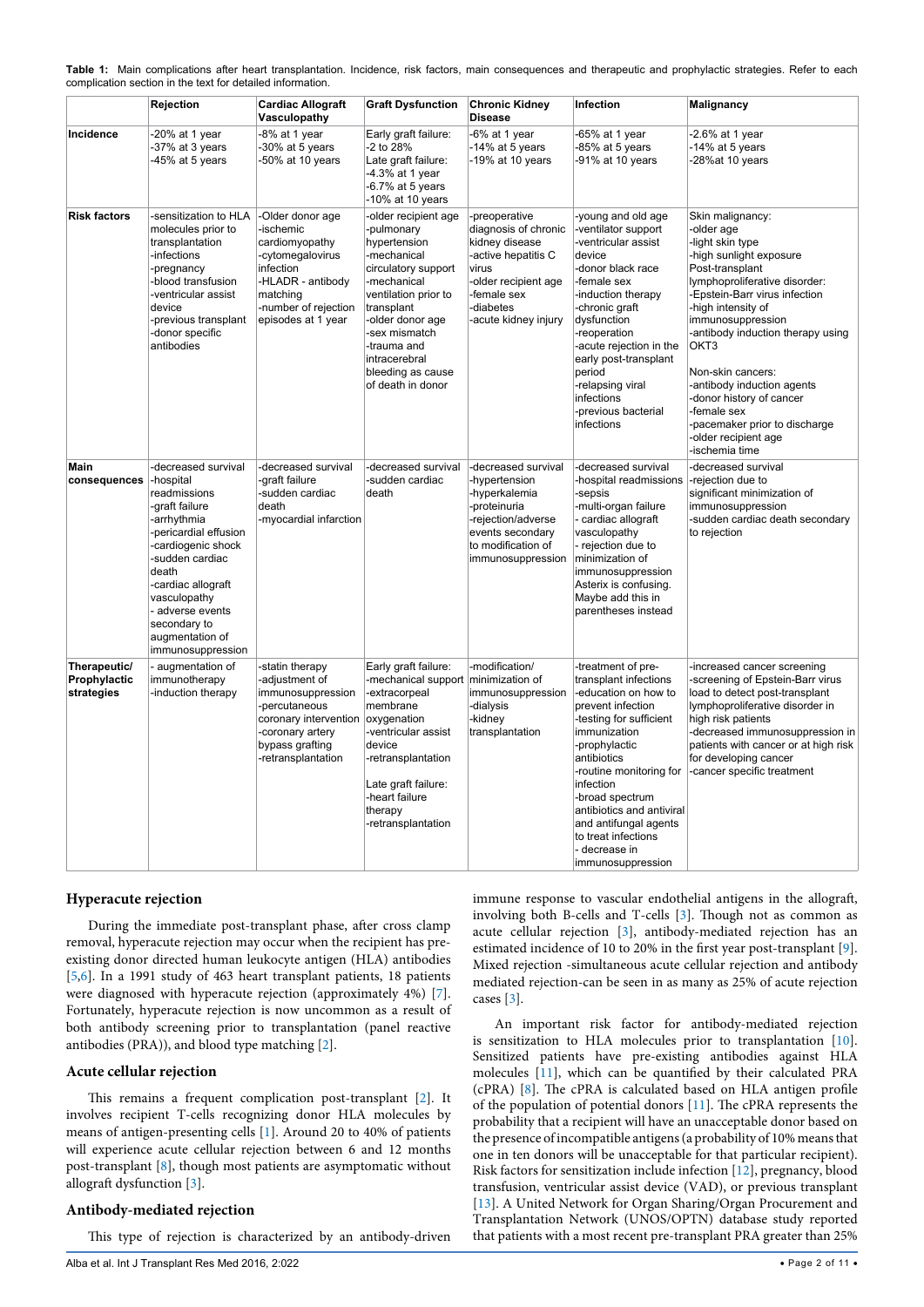had a higher risk of treated rejection in their first year post-transplant versus patients with a 0% PRA (OR 1.4, 95% CI = 1.07-1.92) [[14](#page-7-15)].

Donor-specific antibodies are also associated with increased risk of rejection. Donor-specific antibodies can develop after transplant. A recent single-center study of 224 heart transplant recipients who survived more than one-year post-transplant (follow up time 5-13 years) assessed the impact of de novo donor-specific antibodies. In this study, 33% of patients developed de novo donor-specific antibodies, with persistent de novo donor-specific antibodies (noted in at least 2 successive annual serum samples) accounting for 84% of these individuals. Patients with persistent de novo donor-specific antibodies had poorer overall survival (HR 4.3, 95% CI = 1.9-9.8). The presence of donor-specific antibodies was also significantly associated with the development of biopsy-proven rejection episodes in the first year post-transplant [\[15](#page-7-16)].

In order to minimize risks and consequences of rejection, antibodies are measured pre- and post-transplant [\[11\]](#page-7-6). When a potential donor heart is identified, a crossmatch is performed. The cross match compares donor antigens and recipients antibodies. It can be done prospectively (using donor blood and recipient's plasma before transplant is performed) [\[16](#page-7-17)], retrospectively (using donor blood and recipient's plasma after transplant is performed), or virtually (comparing donor identified antigen and recipient's known HLA antibodies prior to transplant) [[17](#page-7-18)]. An advantage of the virtual crossmatch is that a comparison can be made to a national donor pool in an effort to find a negative match [\[18](#page-7-19)]. A prospective crossmatch may limit access to the local donor pool [\[18\]](#page-7-19), as waiting to receive cells from a non-local donor in order to perform the prospective test may increase the ischemic time of the graft [\[19](#page-7-20)[,20\]](#page-7-21) potentially compromising its quality.

There are two strategies to manage highly sensitized patients (for example patients with a cPRA > 80%). One is to avoid antibodies (through use of cross matching) and the other is to use desensitization strategies to lower the amount of circulating antibodies, potentially making the patient a more suitable candidate for transplant [[12](#page-7-8)]. The former strategy may delay transplantation. The latter strategy may increase the risk of rejection. A study of 523 heart transplant recipients compared outcomes of three groups of patients; sensitized patients receiving desensitization therapy, non-sensitized patients and sensitized patients who did not undergo desensitization. At five-year follow-up, the risk of rejection was higher in desensitized patients (43% risk of treated rejection vs. 15% in non-desensitized sensitized patients and 12.6% in non-sensitized patients); mortality, risk of cardiac allograft vasculopathy, infection and non-fatal major adverse cardiac events was similar amongst the groups [[21](#page-7-22)].

Rejection can result in a number of complications. Initially, diastolic allograft dysfunction can be observed due to myocardial edema [[3](#page-7-2)]. Ultimately patients may develop systolic dysfunction [\[3](#page-7-2)]. The clinical manifestations of rejection are varied, from absence of symptoms or general malaise; to more cardiac specific signs including arrhythmias (atrial and ventricular arrhythmias), pericardial effusions, and symptoms such as exertional dyspnea, fatigue, hypotension and less commonly cardiogenic shock [[3](#page-7-2)[,22](#page-7-23)]. Though symptoms of allograft dysfunction may not be apparent, rejection may result in sudden cardiac death [\[23\]](#page-7-24).

Other adverse consequences associated with rejection include cardiac allograft vasculopathy [\[3\]](#page-7-2). Patients hospitalized due to rejection during the first five years post-transplant are at a  $\sim$  2-fold higher risk of developing cardiac allograft vasculopathy (OR 1.93, 95% CI = 1.23-3.05) [[24](#page-7-25)]. Rejection remains a common cause of death, the ISHLT (International Society of Heart and Lung Transplantation) registry reports that acute rejection caused up to 11% of deaths between one and three years post-transplant [[25](#page-7-26)]. The increased risk of death differs according to the type of rejection experienced, with antibody-mediated rejection or mixed rejection having a higher risk. In a study of 801 heart transplant recipients, early (within 3 months post-transplant) acute cellular rejection, antibody-mediated rejection and mixed rejection were associated with an overall risk of cardiovascular mortality of 12.6%, 21.2%, and 18.0%, respectively [[26](#page-7-13)].

Traditionally, surveillance endomyocardial biopsies are performed to monitor for rejection [[3](#page-7-2)]. Though the regularity of their use varies by institution, endomyocardial biopsies are often performed in the three months post-transplant and less frequently for the remainder of the first year [[3\]](#page-7-2). This time frame is consistent with the increased risk of rejection in the first six months following transplantation [[27](#page-7-14)]. The necessity of routine endomyocardial biopsies after one year post transplant is unclear [[28](#page-8-1)], however, endomyocardial biopsies are still performed for 'cause' if patients have symptoms or graft dysfunction [[3\]](#page-7-2). As an endomyocardial biopsy is an invasive procedure [[29](#page-8-2)] with a high complication rate (6% of cases) [[30](#page-8-3)], efforts are being made to develop other reliable testing methods. Gene-expression profiling (GEP - Allomap test) is one possible tool [[29\]](#page-8-2). For low risk patients, this non-invasive test may be used to rule out an acute cellular rejection diagnosis between 6 months and 5 years post-transplant [\[31-](#page-8-4)[33\]](#page-8-5).

Immunotherapy is used both to prevent and treat rejection [\[8\]](#page-7-7). The widely used triple-regimen of immunosuppression (IS) involves corticosteroids, calcineurin inhibitors (CNIs), and anti-metabolites [[2](#page-7-1)[,8\]](#page-7-7). Patients receive larger doses of drugs such as corticosteroids at the beginning of the post-transplant period, as well as during instances of acute rejection [[2](#page-7-1)]. Though the IS regimen is critical for the prevention and treatment of rejection, it is important to minimize significant side effects associated with these drugs [\[8](#page-7-7)]. Induction therapy-aggressive antibody IS used at the time of transplantation in an effort to avoid rejection [[8\]](#page-7-7) - is used in approximately 50% of patients [\[34](#page-8-6)]. Induction therapy is often used in sensitized patients to minimize the rejection risk, or in those with renal dysfunction to delay the initiation of CNIs [\[1](#page-7-0),[35](#page-8-7)].

# **Cardiac Allograft Vasculopathy**

Cardiac allograft vasculopathy is an accelerated form of intimal hyperplasia that occurs in the coronaries of the transplanted heart. It has historically been a limiting factor for the long-term survival of heart transplantation, responsible for 32% of deaths after 5 years [[36\]](#page-8-8). According to the 2015 ISHLT report, cardiac allograft vasculopathy was detectable by angiography in 8% of survivors within the first year, 30% by 5 years, and 50% by 10 years after transplant [\[36\]](#page-8-8). The diffuse and progressive nature of cardiac allograft vasculopathy explains some of the challenges associated with interventional therapies.

The pathophysiology of cardiac allograft vasculopathy involves both immune and non-immune mediated endothelial damage with changes that can be seen as early as 6 months post-transplant [[37\]](#page-8-9). The earliest changes are characterized by intimal thickening of the proximal arteries followed by fibrofatty atheromatous plaque and ultimately diffuse fibrous thickening of the intima which can have overlying atheromatous plaques [[37](#page-8-9)]. Unlike the focal and proximal nature of non-transplant coronary artery disease, cardiac allograft vasculopathy affects distal vessels as well. Intimal progression is accompanied by fibrosis of the media; whereas the capillaries remain relatively unaffected due to a lack of smooth muscle cells [[37](#page-8-9)].

A recent systematic review summarizing cardiac allograft vasculopathy risk factors revealed a lack of consistent evidence and strength of association which prevented pooling of the data [[38](#page-8-10)]. Independent predictors identified are cited in [Table 2](#page-3-0). Factors which led to the variation in results across different studies included: inadequate description of participants, inappropriate statistical methods and varying definitions of cardiac allograft vasculopathy [[38](#page-8-10)].

The most widely used cardiac allograft vasculopathy screening test is coronary angiography. The recent ISHLT guidelines on cardiac allograft vasculopathy nomenclature classifies cardiac allograft vasculopathy into four categories: 0 (non-significant), 1 (mild disease), 2 (severe) and 3 (severe cardiac allograft vasculopathy associated with graft dysfunction) [\[39\]](#page-8-11). Severity parallels the degree of stenosis where severe degree is reached if the left main is > 50%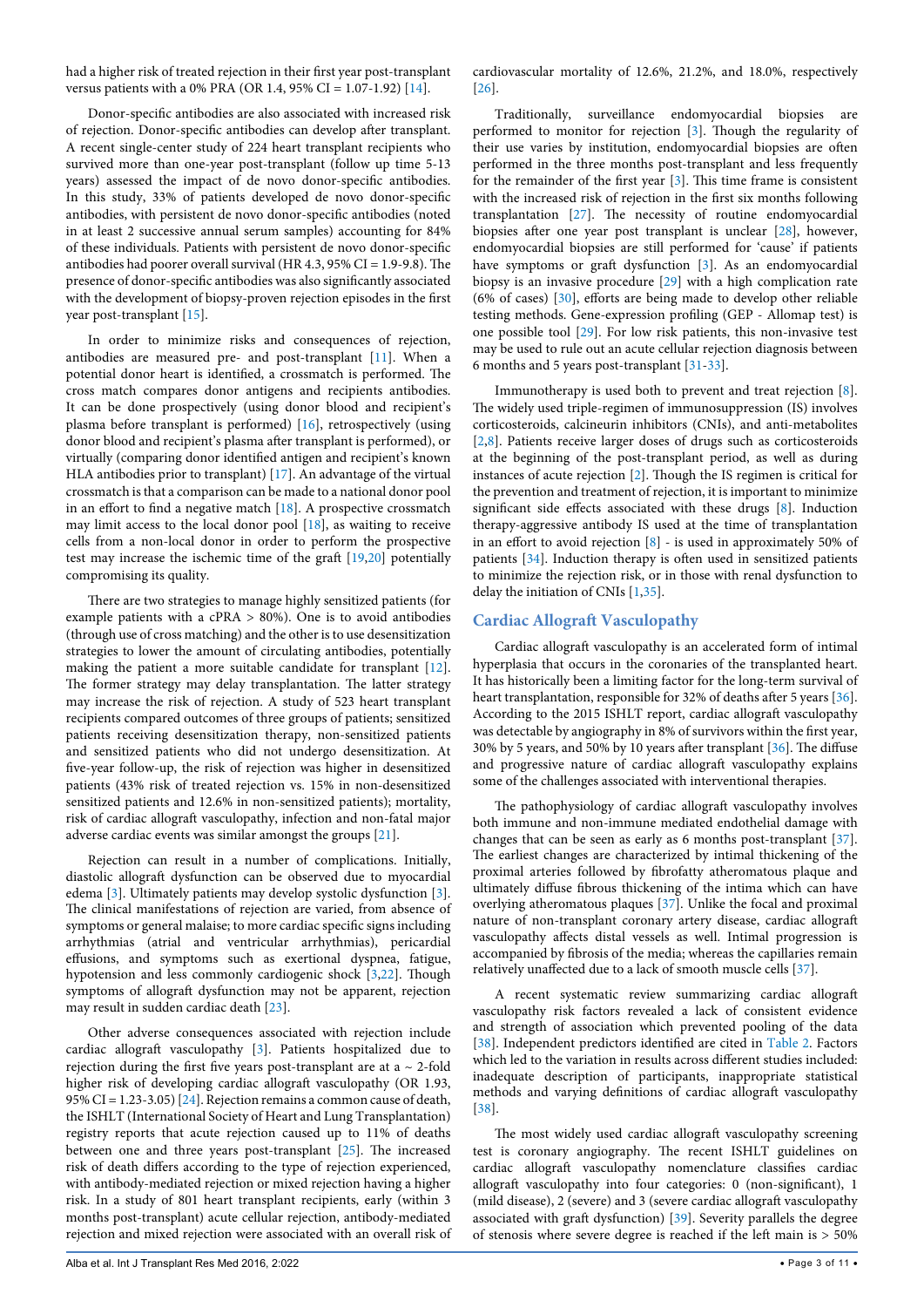<span id="page-3-0"></span>**Table 2:** Risk factors for the development of cardiac allograft vasculopathy identified in various single-center observational studies.

| <b>Risk Factor</b>                              | Relative Risk [RR] / Odds Ratio [OR] | Mean Risk | 95% Confidence Interval |
|-------------------------------------------------|--------------------------------------|-----------|-------------------------|
| Donor Age (40-50 yrs. vs. < 40 yrs.)            | <b>RR</b>                            | 2.39      | 1.14-4.98 [125]         |
| <b>Ischemic Heart Failure</b>                   | OR                                   | 1.17      | 1.05-1.31 [126]         |
| <b>Cytomegalovirus Disease</b>                  | 0R                                   | 2.47      | 1.02-5.97 [125]         |
| Human leukocyte antigen matching (for DR Locus) | OR                                   | 2.05      | 1.00-4.22 [127]         |
| Number of Rejection Episodes at 1 year          | 0R                                   | 1.9       | 1.30-2.80 [128]         |

DR, antigen D related.

or other primary vessels reach  $> 70\%$  [\[40\]](#page-8-23). A major drawback of coronary angiography is its low sensitivity, meaning that it detects cardiac allograft vasculopathy in only 10-20% of patients after 1 year of transplantation when referenced to histopathologic examination [[41](#page-8-24)]. This is especially true for the detection of early vascular lesions which appear to have < 25% diameter reduction. This issue is largely addressed by intravascular ultrasound, the current gold standard, which detects cardiac allograft vasculopathy in 50% of patients at one year post-transplant [[37](#page-8-9)]. However, the size of the catheter limits the use of intravascular ultrasound to larger epicardial vessels [\[42\]](#page-8-25).

Dobutamine stress echocardiography is the non-invasive test of choice, with specificities of up to 88% when referenced to intravascular ultrasound [[43](#page-8-26)]. Furthermore, its excellent negative predictive value ranging from 92-100% makes it potentially useful to lengthen the time interval between angiographic screening [\[44,](#page-8-27)[45](#page-8-28)]. Cardiac magnetic resonance, a safe and versatile non-invasive modality, has been shown to have a high diagnostic accuracy for cardiac allograft vasculopathy when using myocardial perfusion reserve index as a surrogate measure of myocardial blood flow [\[46\]](#page-8-29). Newer technologies such as the use of 18-fluoro-deoxyglucose-positron emission tomography (FDG-PET) and measurement of the release of adenosine triphosphate from activated lymphocytes show promise in the diagnosis of early cardiac allograft vasculopathy [[47](#page-8-30)[,48](#page-8-31)].

Denervation of the transplanted heart limits the usefulness of typical symptoms of coronary disease such as angina; leading to more serious late clinical presentations, heart failure and sudden death. Rapid progression of cardiac allograft vasculopathy ( $\geq 0.5$  mm intimal thickness within 1-year) is associated with an incidence of death/myocardial infarction of 51% compared to 16% in those who have a smaller change in intimal thickness [\[49\]](#page-8-32). In a report from the UNOS database, 6% of patients with cardiac allograft vasculopathy experienced sudden cardiac death, with 45% of all sudden cardiac deaths being attributed to cardiac allograft vasculopathy [[50\]](#page-8-33). The most recent ISHLT report found that those diagnosed with cardiac allograft vasculopathy by angiography within 3 years of transplant had a mortality rate at 5 and 10 years of 28% and 50% respectively [[36\]](#page-8-8).

Statin therapy post-transplant has been shown to reduce the risk of cardiac allograft vasculopathy [\[51,](#page-8-34)[52](#page-8-35)]. For established cardiac allograft vasculopathy, high-intensity statin therapy (80 vs. 10 mg atorvastatin) resulted in a 2.2% absolute reduction (or 22% relative risk reduction) in the rate of major cardiovascular events (death from cardiac allograft vasculopathy, nonfatal myocardial infarction, resuscitation after cardiac arrest, or fatal or nonfatal stroke) [\[53,](#page-8-36)[54](#page-8-37)]. IS therapy with proliferation signal inhibitors such as everolimus and sirolimus, have been clinically shown to prevent/slow the progression of cardiac allograft vasculopathy. In two separate trials, patients treated with sirolimus or everolimus as compared to azathioprine or mycophenolate mofetil had a lower incidence of cardiac allograft vasculopathy (12.5% vs. 26.7%) between 1 and 2 years [[55,](#page-8-38)[56](#page-8-39)]. More recently, similar results were reported in the SCHEDULE trial comparing everolimus therapy and early withdrawal of cyclosporine versus standard CNI [[57\]](#page-8-40).

Other options to prevent cardiac allograft vasculopathy progression including IS augmentation with intravenous methylprednisolone and aggressive antibody IS (antithymocyte globulin) have been studied in a small study (22 patients with cardiac allograft vasculopathy) showing regression in established cardiac allograft vasculopathy [\[58](#page-8-41)].

A recent observational study found that percutaneous coronary intervention (PCI) was associated with a lower 5-year mortality in

patients with treatable vessels in comparison to those patients who did not have technically suitable vessels (48.5% vs. 75% ) [\[59\]](#page-8-12). Similarly, in a small single-center study of coronary artery bypass grafting, 10/13 patients (77%) were alive after a mean follow-up of 3.25 years [[60](#page-8-13)]. For selected patients with severe cardiac allograft vasculopathy retransplantation remains the best option [[36](#page-8-8)].

# **Graft Dysfunction**

Graft dysfunction occurs frequently post-heart transplant, either immediately after transplantation, within the first 30-days or late, appearing after one year of normal graft function.

# **Early graft dysfunction**

A recent report from the ISHLT shows the incidence of early graft dysfunction to range between 2% to 28% [\[61\]](#page-8-14). This is due to a wide variety of definitions and criteria used for the diagnosis of graft dysfunction, ranging from death or need for re-transplantation, to reduced left ventricular ejection fraction (< 40%) or elevated intracardiac pressures (for diastolic dysfunction or right ventricular dysfunction) [\[61-](#page-8-14)[63](#page-8-15)].

The ISHLT developed a consensus-based definition and classification for early graft failure to improve standardization [[61\]](#page-8-14). Early graft failure is categorized as primary or secondary depending on the time and cause of onset. Early primary graft dysfunction (or simply primary graft dysfunction) occurs within the first 24-hour post-transplant with an unknown cause. Primary graft dysfunction is further classified as right or left ventricular in nature. Left ventricular primary graft dysfunction is further sub-classified according to the level of medical and mechanical support required; mild (need for low dose intravascular inotropes), moderate (need for high dose intravascular inotropes or intra-aortic balloon pump implant), or severe (need for mechanical circulatory support excluding intraaortic balloon pump). Secondary early graft dysfunction is due to an identifiable cardiac insult such as hyper-acute or acute rejection, or pulmonary hypertension.

Risk factors for primary graft dysfunction are variable and difficult to put into context due to previous variability in its definition. Despite this, donor and recipient risk factors, and complications during the perioperative period play a role in modifying risk of primary graft dysfunction. Recipient risk factors include older recipient age (age ≥ 60 years, relative risk - RR - 1.9; 95% CI 1.1-3.7) [\[62\]](#page-8-16), presence of pulmonary hypertension [\[61\]](#page-8-14), bridging with inotropes or mechanical circulatory support, and use of mechanical ventilation prior to transplant (odds ratio - OR- /RR ranging from 2.1-10.29) [[62](#page-8-16)[,64,](#page-8-17)[65\]](#page-8-18). Donor characteristics such as older age (RR 1.7; 95% CI 1.1-3.1) [[62](#page-8-16),[64](#page-8-17)], sex mismatch (female donor to male recipient implying an undersized donor heart) (OR 1.23; 95% CI 1.03-1.47) [[66](#page-8-19)], and causes of brain death such as trauma and intracerebral bleeding increase the risk of early primary graft failure (OR 2.45; p-value < 0.01) [\[67,](#page-8-20)[68\]](#page-8-21). Perioperative factors such as prolonged ischemic time has also been shown to increase the risk of primary graft dysfunction (RR 1.9; 95% CI 1.1-3.5) [[64](#page-8-17)[,67](#page-8-20)].

Primary graft dysfunction is associated with decreased posttransplant survival. A recent study looking at the association of primary graft dysfunction with overall 1-year survival, using unadjusted analysis, found that with increasing severity in primary graft dysfunction, there is a decrease in survival at 1-year (94%, 75%, and 44% 1-year survival for mild, moderate, and severe respectively) [[69](#page-8-22)].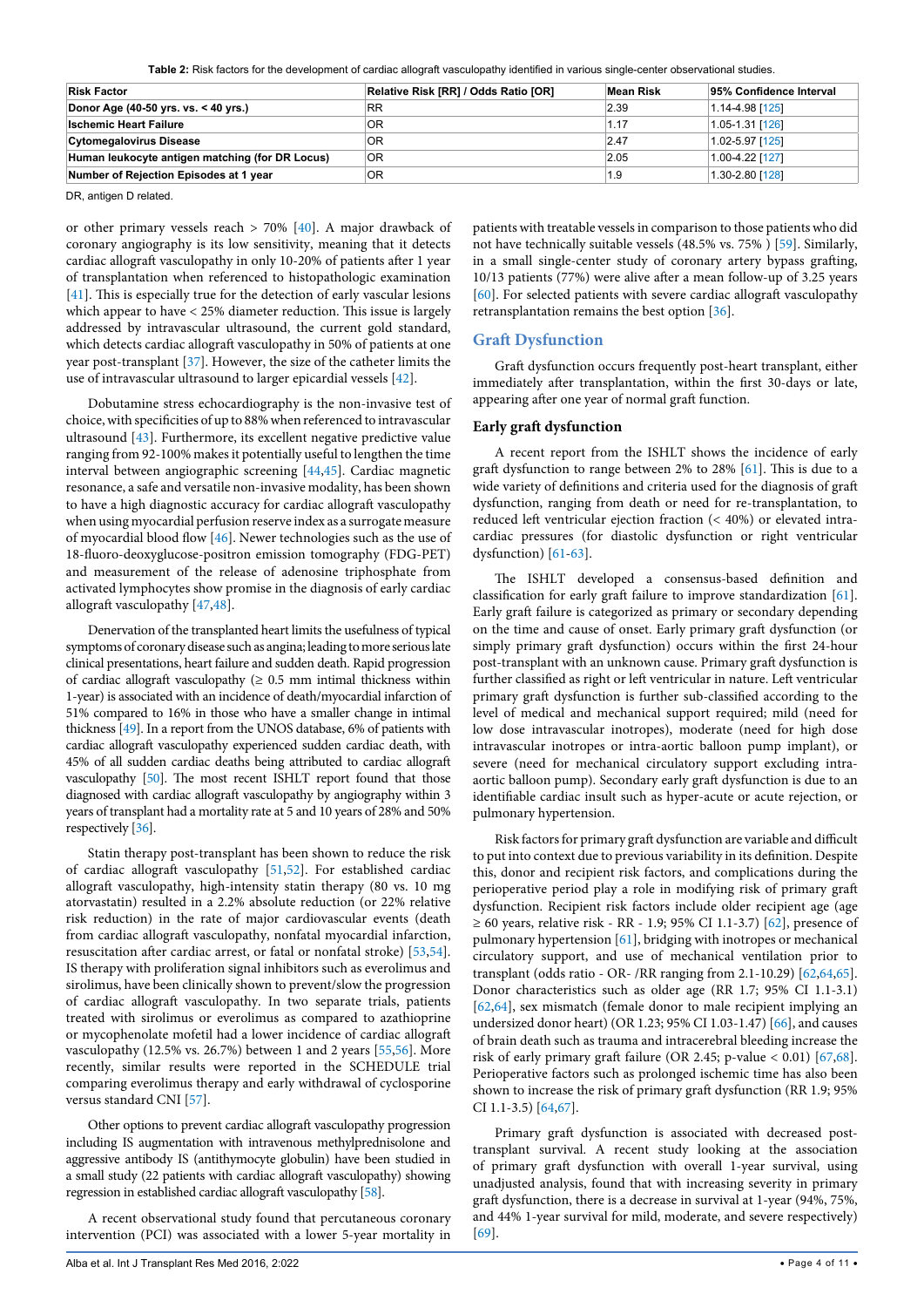Mechanical support, extracorporeal membrane oxygenation or ventricular assist devices may be used to treat cases of severe graft dysfunction [\[70](#page-8-42)[-72\]](#page-8-43). In patients supported with extracorporeal membrane oxygenation, cannulation in the operating room or within the first seven days post-transplant has a success rate (survival to discharge) of 50% [[70](#page-8-42)]. Selected patients with severe graft dysfunction may be considered for re-transplantation [\[72\]](#page-8-43). Registry data from UNOS and ISHLT suggests the probability of re-transplantation to be 0.1% at 30 days, and increasing to 14% at 3 months [\[64](#page-8-17)[,73\]](#page-8-0).

# **Late graft dysfunction**

Late graft dysfunction remains a common cause of death, with an increasing cumulative incidence of 4.3%, 6.7%, and 9.9% at 1, 5, and 10 years respectively [[73](#page-8-0)]. Late graft dysfunction, left ventricular ejection fraction  $\leq 30\%$ , has an incidence of 12% in a mean follow-up of four years [[74](#page-9-10)]. The common causes of late graft dysfunctionare acute cellular rejection (325), cardiac allograft vasculopathy (27%) and antibody-mediated rejection (20%). Approximately 21% of late graft dysfunction is unexplained [[75](#page-9-11)]. Patients with no identifiable cause for graft dysfunction have the worst prognosis, with a 62% mortality 1-year after diagnosis (30% in patients with graft dysfunction (left ventricular ejection fraction < 30%) due to antibody-mediated rejection and cardiac allograft vasculopathy, 19% due to cell-mediated rejection) [[75](#page-9-11)]. Risk factors for late graft dysfunction overlap with those of cardiac allograft vasculopathy and rejection. Please refer to the respective sections discussing these two complications.

Late graft dysfunction is one of the major causes of death post heart transplant. Registry data from the ISHLT shows late graft failure to be responsible for 15.7% of deaths up to the first year, 29% from 1 to 3 years, and 17.5% from 10 to 15 years post-transplant [[73](#page-8-0)]. Retransplantation may be reasonable in eligible patients with late graft dysfunction [[73](#page-8-0)]. Better risk prediction of graft dysfunction may allow for enhanced prognostication, earlier intervention, targeted therapies and potentially earlier assessment for re-transplantation. These in turn may reduce the number of deaths attributed to graft dysfunction.

## **Chronic Kidney Disease**

The dramatic improvement in outcomes with heart transplantation over the last two decades can largely be attributed to the use of CNIs (cyclosporine or tacrolimus) [\[76\]](#page-9-12). Although these drugs play a critical role in preventing graft rejection, they have side effects, including nephrotoxicity [[76](#page-9-12)]. In fact, by ten years posttransplant, 19.3% of heart transplant recipients will have developed CKD (defined as creatinine > 2.5 mg/dl) [\[73\]](#page-8-0). Certain individuals have a higher likelihood of developing CKD. Patients with a preoperative impaired renal function are the most susceptible, with a 3-fold higher risk in patients with pre-transplant glomerular filtration rate of < 60 ml/min/1.73 m<sup>2</sup> [[77](#page-9-13)]. Other important risk factors include active hepatitis C virus (HR 2.87, 95% CI 1.24-6.67), advancing age (HR 1.24, 95% CI 1.22-1.26; per 10 year increment), female sex (HR 1.97, 95% CI 1.56 - 2.50), and diabetes (HR 1.44, 95% CI 1.04-1.99) [[77](#page-9-13)].

The development of acute kidney injury defined as an early increase in serum creatinine of  $\geq 0.3$  mg/dl [or 26 umol/L] or  $\geq 50\%$ increase in serum creatinine from pre-transplant, or the need of early post-operative dialysis) is a frequent complication during the post-operative period, affecting 25% of heart transplant recipients [[78](#page-9-14)]. Acute kidney injury is also associated with an increased risk for developing CKD (RR 3.03, p < 0.05) [[79](#page-9-15)] and markedly increased mortality. Patients with a serum creatinine level greater than the critical threshold (as defined above) have 6% increased mortality at 3-months post-transplant [\[78\]](#page-9-14). Additionally, patients that require early post-transplant dialysis have 18% increased mortality at 3 months post-transplantation, respectively [[78\]](#page-9-14).

While at-risk patients are now easily identifiable, preventing CKD is difficult. Preventing rejection episodes and atherosclerosis with statins and omega-3-fatty acids, reducing the number of coronary angiographies, treating hypertension and screening for renal artery stenosis may prevent the development of renal dysfunction [[80](#page-9-1)]. However, despite these measures CKD remains a common complication.

The presence of CKD contributes to other comorbidities such as, hyperkalemia, hypertension, and proteinuria, reducing long term survival. In fact, mortality for patients with severe CKD is 14% greater by five years post-transplant, and 19% greater by ten years after transplantation, compared to patients that do not have CKD [\[73\]](#page-8-0).

Given that the mainstay of IS therapy contributes substantially to CKD, one possible option is the use of alternative non-nephrotoxic IS drugs. Several studies have evaluated using alternate agents (such as sirolimus, everolimus, and mycophenolate mofetil), minimizing (lowering the dose), discontinuing (stopping the drug after exposure), or avoiding (never administering the drug) CNIs in an attempt to improve renal function. A recent study evaluating CNI minimization strategies based on addition of everolimus or mycophenolate mofetil found that creatinine clearance was stable in patients who received a very low dose of cyclosporine with everolimus, and was even better in patients that received low dose cyclosporine and mycophenolate mofetil [[81,](#page-9-2)[82](#page-9-3)]. However, there is a trend towards higher episodes of rejection in patients with a minimized dose of CNI [[82](#page-9-3)].

CNI discontinuation and sirolimus initiation may also lead to improvements in renal function. Heart transplant recipients that were converted from CNI to sirolimus had improved creatinine clearance compared to patients that remained on CNI-based IS [[83\]](#page-9-4). However, the risk of rejection was higher in the CNI-free group (of the 15 patients who experienced an episode of rejection, 14 were receiving the sirolimus-based CNI-free treatment) [[83\]](#page-9-4).

While both CNI minimization and discontinuation have been studied, CNI discontinuation appears to be more effective at improving renal function than CNI minimization. While creatinine clearance remained stable in patients that had a reduction in their CNI dose, it improved in patients that had their CNI dose withdrawn and sirolimus initiated [[84](#page-9-5)]. Additionally, patients in the reduced dose of CNIs group required dialysis more frequently, and had more episodes of rejection, than patients that had their CNI discontinued [[84](#page-9-5)]. However, there were a greater number of adverse events, such as: infection, edema, bone marrow toxicity, and gastrointestinal side effects, in patients who received sirolimus [\[84\]](#page-9-5) highlighting the need to balance both the benefits and risks of each immunosuppressant carefully.

CNI avoidance was evaluated in a small study where eight heart transplant recipients were started on a CNI-free regimen consisting of mycophenolate mofetil, sirolimus, and prednisone, immediately after transplantation [[85](#page-9-6)]. These patients experienced a decrease in serum creatinine; however, rejection episodes occurred in two patients [[85](#page-9-6)]. This is consistent with the increased incidence of acute rejection (OR 1.74, 95% CI 1.08-2.81) that is seen in kidney transplant patients who receive a sirolimus-based CNI-free regimen compared to kidney transplant recipients treated only with CNIs [\[86](#page-9-7)].

In addition to modifying IS therapy, heart transplant recipients with CKD may need dialysis or renal transplantation. The risk of requiring chronic dialysis or renal transplantation by ten years after transplantation is 5.9% and 3.6%, respectively among overall transplant recipients [\[73\]](#page-8-0). A recent study found that patients that require chronic dialysis after cardiac transplantation have a 40% survival at five years post-transplant, compared to those requiring temporary or no dialysis; who have a survival of 78% and 82%, respectively [\[87\]](#page-9-8). In heart transplant recipients, renal graft survival is only 61% after five years [[88](#page-9-9)]. However, it is important to note that heart transplant recipients that receive a renal transplant have a 43% greater chance of survival compared to patients that remain on dialysis [[88](#page-9-9)]. Ultimately, clinicians must weigh the pros and cons associated with IS therapy modification, dialysis, and renal transplantation on a patient-by-patient basis.

#### **Infection**

IS therapy can lead to an increased risk of infection due to the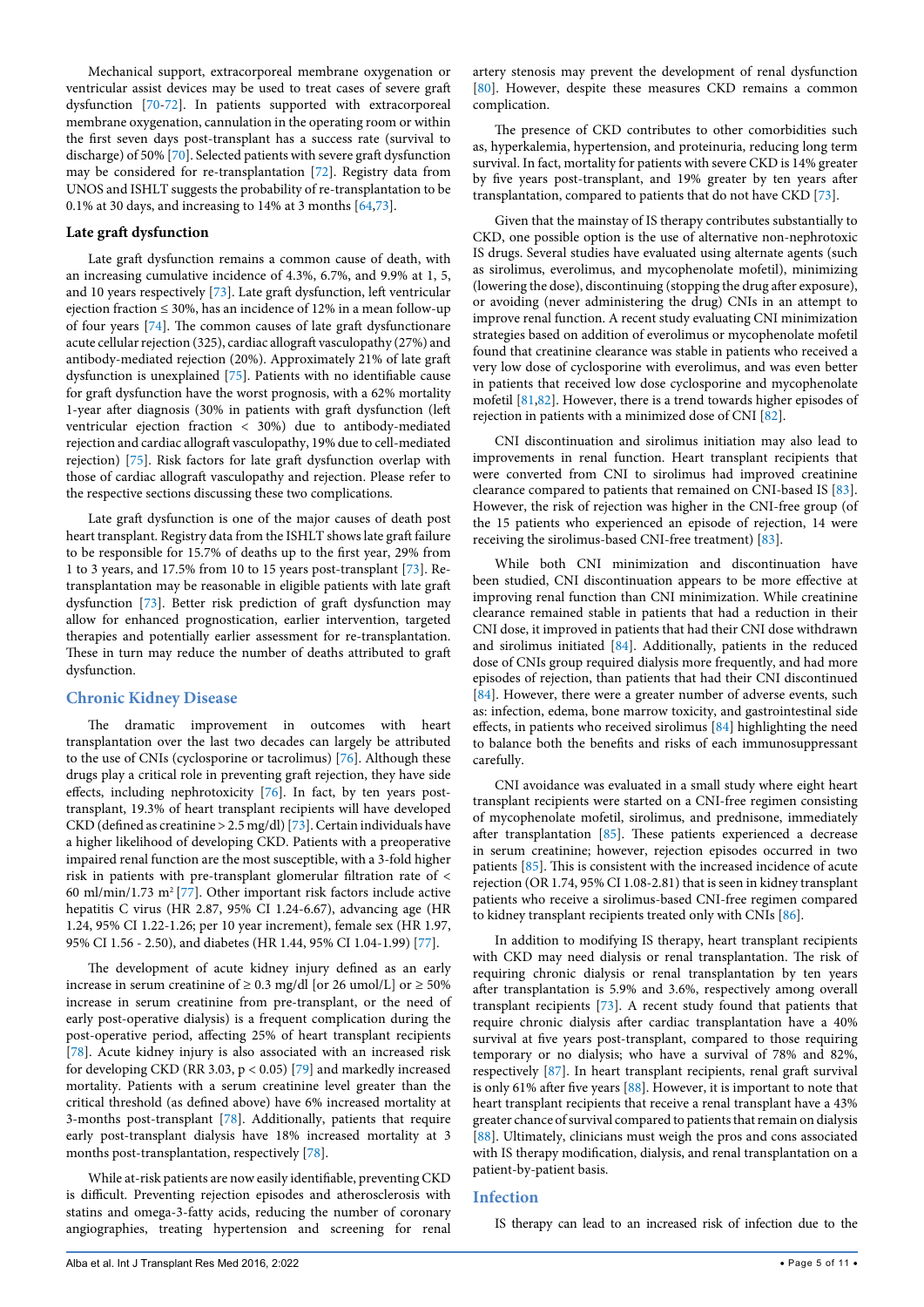<span id="page-5-0"></span>

|  |  | <b>Table 3:</b> Prevalent infections based on post-transplant time [129,130]. |  |  |  |  |  |  |  |
|--|--|-------------------------------------------------------------------------------|--|--|--|--|--|--|--|
|--|--|-------------------------------------------------------------------------------|--|--|--|--|--|--|--|

| <b>Infection Type</b> | Early Infections (<1 month)                | Intermediate Infections (1-6 months) | Late Infections (>6 months)   |  |
|-----------------------|--------------------------------------------|--------------------------------------|-------------------------------|--|
| Viral                 |                                            | Human herpesvirus type 6             | Herpes simplex virus          |  |
| Herpes simplex virus  |                                            | Cytomegalovirus                      | Cytomegalovirus               |  |
|                       |                                            | <b>Hepatitis C Virus</b>             | Hepatitis C virus             |  |
|                       |                                            | Hepatitis B virus                    | Hepatitis B virus             |  |
|                       |                                            | Varicella Zoster Virus               | Varicella Zoster virus        |  |
|                       |                                            | Human herpes virus type 8            |                               |  |
|                       |                                            | Epstein-Barr virus                   |                               |  |
|                       |                                            | Adenovirus                           |                               |  |
|                       |                                            | Influenza virus                      |                               |  |
| <b>Bacterial</b>      | Nocardia                                   | Nocardia                             | Nocardia                      |  |
|                       | Clostridium difficile                      | Clostridium difficile                | Listeria monocytogenes        |  |
|                       | Psuedomonas                                | Listeria monocytogenes               | Mycobacterium tuberculosis    |  |
|                       | Vancomycin-resistant enterococci           | Mycobacterium tuberculosis           |                               |  |
|                       | Methicillin-resistant Staphlococcus aureus |                                      |                               |  |
| Fungal                | Candida                                    | Candida                              | Aspergillus                   |  |
|                       | Aspergillus                                | Aspergillus                          | Pneumocystis carinii          |  |
|                       |                                            | Pneumocystis carinii                 | Cryptococcus                  |  |
|                       |                                            | Cryptococcus                         |                               |  |
| Parasitic             |                                            | Toxoplasma gondii                    | Toxoplasma gondii             |  |
|                       |                                            |                                      | Trypanosoma cruzi             |  |
| Other                 | Pneumonia                                  |                                      | Community acquired infections |  |
|                       | Wound/Line infection                       |                                      |                               |  |
|                       | Urinary tract infection                    |                                      |                               |  |

suppression of the hosts immune response. Many heart transplant patients will develop an infection following transplant, with a cumulative incidence of 85% after 5 years [[89](#page-9-0)]. In particular, immunocompromised individuals are at an increased risk of opportunistic viral and bacterial infections. Most infections involve the respiratory system, urinary tract, and the skin [\[90](#page-9-28)]. Commonly reported infections include cytomegalovirus, herpes simplex virus, Epstein-Barr virus, varicella zoster virus, tuberculosis, and pneumonia [[91,](#page-9-22)[92\]](#page-9-29). Invasive fungal infections, such as Aspergillus and Candida, are less common in heart-transplant recipients; however, they are associated with significant morbidity and mortality [\[93](#page-9-30)]. A more comprehensive list of infections based on time after transplant is available in [Table 3.](#page-5-0)

Infections are common in the first 6 months after transplant with decreasing risk as IS is reduced over time and upon a better understanding of an individual patient's risk of rejection [[91](#page-9-22)]. Specifically, there are 8.78 infectious episodes/1000 transplant days in the first month following heart transplant and 2.33 in months 2-6, but only 0.34 episodes after 6 months [\[94\]](#page-9-30). Both active and latent infections can be transmitted from the donor or derived/acquired from the recipient. Generally, the mode of infection follows a common pattern. In the first month, infections tend to be nosocomial, from months 1-6, opportunistic infections or previously latent infections tend to dominate, and infections after 6 months tend to be acquired in the community [[91](#page-9-22)].

Several risk factors for post-transplant infections have been reported, and vary slightly across studies. In heart-transplant recipients, age is a strong predictor of infection, with both younger and older individuals having an increased risk of infection [[95](#page-9-31)]. Other risk factors change depending on the time after transplant and the type of infection. Older studies have shown that, specifically for heart-transplant patients, risk factors for all infection in the first 6 months include ventilator support or ventricular assist devices at time of transplant, black donor race, female sex, and antibody induction therapy [\[96](#page-9-32)]. In comparison, more recent multivariate analyses have shown that, in solid-organ transplantation, risk factors for infection after 6 months include chronic graft dysfunction, re-operation, acute rejection in the early post-transplant period, relapsing viral infections other than cytomegalovirus, and previous bacterial infections [\[94](#page-9-30)].

While much progress has been made in reducing the risks and consequences of infection, it remains a significant cause of morbidity, mortality, and hospital readmissions in post-heart transplant patients [[91](#page-9-22)]. Infection is one of the leading causes of death in the first year after transplant, being the primary cause of death in 25-32% of patients [[25](#page-7-26),[97](#page-9-16)]. The risk of death due to infection is highest between 1 month and 1 year following transplant and then decreases significantly after the first year post-transplant [[25](#page-7-26)]. Infection is also associated with 17% of hospital readmissions in the first year following heart transplant [[73](#page-8-0)].

The specific consequences of infection vary depending on the micro-organism, the ability of the host to generate an effective immune response, and prescribed therapies. All infections have the potential to cause sepsis and multi-organ failure, which is associated with up to 50% mortality [[98](#page-9-17)]. Severe infections may also necessitate decreases in IS, which can lead to an increased risk of allograft rejection [[99](#page-9-18)].

Cytomegalovirus is an important infection in heart-transplant patients, affecting 47% of patients in the first year post-transplant despite pre-emptive and prophylactic therapies [\[100\]](#page-9-19). Clinical manifestations of cytomegalovirus can range from flu-like symptoms to organ infiltration and damage. Furthermore, cytomegalovirus can indirectly lead to cardiac allograft vasculopathy, post-transplant lymphoproliferative disorder, and suppression of the immune system, which can further predispose individuals to opportunistic infections and malignancy [\[101\]](#page-9-20). While cytomegalovirus infection is still associated with mortality (up to 0.7% of all deaths), the prognosis has improved over time [\[25,](#page-7-26)[102\]](#page-9-21). This is likely due to implementation of donor/recipient serology testing, prophylactic use of ganciclovir in high-risk patients, and regular monitoring of viral load following transplant [[102](#page-9-21)].

Infections should be treated in the potential recipient before transplantation to prevent exacerbation once IS is started [\[91](#page-9-22)]. In the case of chronic infections such as hepatitis C virus or human immunodeficiency virus (HIV), a positive recipient status does not necessarily preclude transplant. While there is some variability in the literature, after adjusting for donor and recipient factors, there is no difference in the survival of hepatitis C virus positive and negative recipients [[103,](#page-9-23)[104\]](#page-9-24). Similarly, limited available data suggests that carefully selected HIV-positive recipients can expect good outcomes [[105\]](#page-9-25). Furthermore, 2016 guidelines have also noted that Chagas disease and tuberculosis (non-active disease) should not exclude nor delay recipients from transplantation, however close monitoring and appropriately timed treatment is required [[106\]](#page-9-26).

Donors and recipients should be screened, using serology testing, for common infections ([Table 4\)](#page-6-0). Recipients should be evaluated for sufficient immunization against common pathogens, and educated on how to prevent infection post-transplant [[107\]](#page-9-27).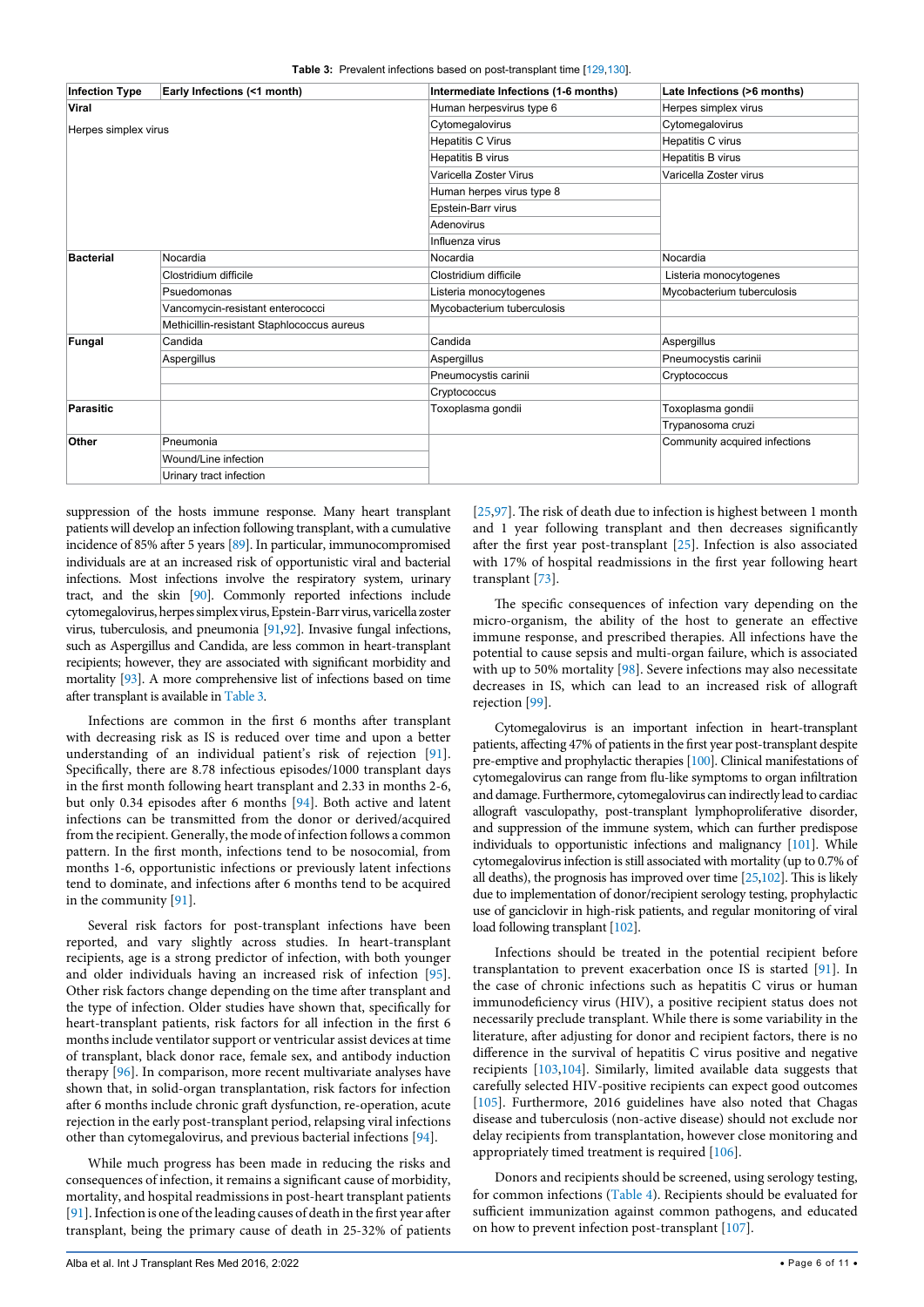<span id="page-6-0"></span>**Table 4:** Recommendations for potential donor and recipient infection screening prior to transplantation [[91](#page-9-22),[131](#page-10-6)].

|  | <b>General Screening</b> |
|--|--------------------------|
|--|--------------------------|

| Epidemiologic history: Known and possible infections, including past colonization                                                                                  |
|--------------------------------------------------------------------------------------------------------------------------------------------------------------------|
| <b>Travel history</b>                                                                                                                                              |
| Blood and urine microbiology                                                                                                                                       |
| Chest radiography                                                                                                                                                  |
| Appropriate vaccinations for recipient: Varicella, measles, mumps, rubella, S. pneumoniae, influenza, hepatitis B virus, hepatitis A virus, diphtheria and tetanus |
| Bronchoscopy to look for colonization                                                                                                                              |
| <b>Bacterial Infection Screening</b>                                                                                                                               |
| Rapid plasma regain for syphilis                                                                                                                                   |
| <b>Blood cultures</b>                                                                                                                                              |
| Tuberculin skin test for recipient                                                                                                                                 |
| <b>Viral Infection Screening</b>                                                                                                                                   |
| HIV antibody for recipient, HIV-antigen and viral load with PCR for donor                                                                                          |
| Cytomegalovirus IgG antibody                                                                                                                                       |
| Hepatitis B virus (HBsAg, HBcAc) for recipient, DNA with PCR for donort                                                                                            |
| Hepatitis C virus antibody for recipient, Hepatitis C virus RNA with PCR for donor                                                                                 |
| Varicella zoster virus antibody                                                                                                                                    |
| <b>Parasitic Infection Screening</b>                                                                                                                               |
| Toxoplasma IqG antibody, especially in areas of high endemicity                                                                                                    |

HIV: Human Immunodeficiency Virus; PCR: Polymerase Chain Reaction; RNA: Ribo Nucleic Acid; DNA: Deoxyribonucleic acid; IgG: Immunoglobulin G; HBsAg: hepatitis B virus antigen; HBcAc: hepatitis B total core antibody

<span id="page-6-1"></span>**Table 5:** ISHLT recommendations for anti-viral prophylaxis and pre-emptive therapies [\[107](#page-9-27)].

| Donor/Recipient cytomegalovirus<br>status | Donor status positive                                                                                                                                                           | Donor status negative                                                                                                                                                           |
|-------------------------------------------|---------------------------------------------------------------------------------------------------------------------------------------------------------------------------------|---------------------------------------------------------------------------------------------------------------------------------------------------------------------------------|
| <b>Recipient status positive</b>          | Oral vanganciclovir for 3 months                                                                                                                                                | Oral valganciclovir for 3 months                                                                                                                                                |
|                                           | or                                                                                                                                                                              | or                                                                                                                                                                              |
|                                           | IV ganciclovir for 1-3 months                                                                                                                                                   | IV ganciclovir for 1-3 months                                                                                                                                                   |
|                                           | or                                                                                                                                                                              | or                                                                                                                                                                              |
|                                           | Monitor viral load with nucleic acid testing or<br>cytomegalovirusantigenemia assay, and if required, initiate<br>preemptive therapy with IV ganciclovir or oral valganciclovir | Monitor viral load with nucleic acid testing or<br>cytomegalovirusantigenemia assay, and if required, initiate<br>preemptive therapy with IV ganciclovir or oral valganciclovir |
| <b>Recipient status negative</b>          | Oral vanganciclovir for 3 months                                                                                                                                                | Prophylaxis with acyclovir                                                                                                                                                      |
|                                           | or                                                                                                                                                                              |                                                                                                                                                                                 |
|                                           | IV ganciclovir for 1-3 months                                                                                                                                                   |                                                                                                                                                                                 |

In the early pre-operative period, the recipient should also be started on prophylactic anti-microbials, particularly against Staphylococcus aureus [\[107\]](#page-9-27). This is often administered as cefalosporins, or if patients have an allergy, as vancomycin [\[108\]](#page-9-41). Following transplant, ISHLT guidelines recommend differing antiviral strategies depending on the cytomegalovirus status of the donor and the recipient, which are summarized in [Table 5](#page-6-1). Furthermore, all patients should receive prophylactic anti-protozoals against Pneumocystis jiroveci pneumonia for 1-3 months, and prophylactic antifungals, such as nystatin, following extubation in order to prevent mucocutaneous candidiasis [[107\]](#page-9-27).

Following discharge, patients should also be routinely monitored for infections, particularly for viral loads of cytomegalovirus, and appropriate therapies should be started when infection is suspected [[107](#page-9-27)]. Health care providers should also have a low tolerance for suspecting infection, as IS drugs may mask symptoms of infection such as fever [\[102\]](#page-9-21). When infection is suspected, it is recommended that therapy include broadspectrum antibiotics, and in some cases, antiviral and antifungal agents, depending on clinical suspicion [\[99](#page-9-18)].

During an acute infectious episode, clinicians should consider decreasing the doses of IS as deemed necessary by the severity of the infection [[99](#page-9-18)]. In the case of patients at a high risk of cytomegalovirus, everolimus is an option for IS therapy. This is due to its ability to reduce the odds of cytomegalovirus infection and cytomegalovirus disease compared to both standard IS and prophylactic drugs [\[109](#page-9-42)]. Finally, every attempt should be made to gradually taper doses of IS drugs following transplant, to reduce risk of infection and other longterm complications of IS [[107\]](#page-9-27).

#### **Malignancies**

Another life-threatening consequence of long-term IS following

Alba et al. Int J Transplant Res Med 2016, 2:022 **• Page 7** of 11 • **Page 7** of 11 • **Page 7** of 11 •

transplantation is cancer. IS drug regimens predispose individuals to malignancy through several mechanisms, including impaired immune responses against malignant cells and oncogenic viruses [[110\]](#page-9-33). The incidence of malignancy increases with time following transplant, with 2.6%, 14.1%, and 27.9% of individuals developing any malignancy after 1, 5, and 10 years respectively [[25](#page-7-26)]. This incidence is approximately 3 to 4-fold greater than age-matched controls in the general population [[111\]](#page-9-34).

Skin malignancies and lymphomas are the most commonly reported cancers, with skin malignancies affecting 19.8% of patients, and lymphomas 1.8% of patients 10 years following heart transplant [[25](#page-7-26)]. The most prevalent skin malignancies following transplant include basal cell and squamous cell carcinomas [[112\]](#page-9-35). In comparison, lymphomas are generally due to post-transplant lymphoproliferative disorder [\[113](#page-9-36)]. Early post-transplant lymphoproliferative disorder (within 1 year of transplant), is most commonly caused by infection with Epstein-Barr virus and typically affects B-cells. Late post-transplant lymphoproliferative disorder (> 1 year following transplant) is more likely to be Epstein-Barr virus negative and non-B cell [\[114](#page-9-37)]. Other reported cancers following heart transplant include Kaposi's sarcoma, adenocarcinoma, melanoma, as well as solid tumors affecting the prostate, lung, bladder, breast, cervix, colon, and kidney [\[25](#page-7-26)[,115](#page-9-38)].

Risk factors for malignancy following heart transplant can be divided into general and cancer-specific categories. Generally, cancer risk following transplant is dependent on the duration and intensity of IS, as well as age [[25](#page-7-26)[,115](#page-9-38)].

Cancer-specific risk factors for skin malignancy following heart transplant include age over 40 at time of transplant, light skin type, and high sunlight exposure [[116,](#page-9-39)[117\]](#page-9-40). In comparison, risk factors for post-transplant lymphoproliferative disorder include Epstein-Barr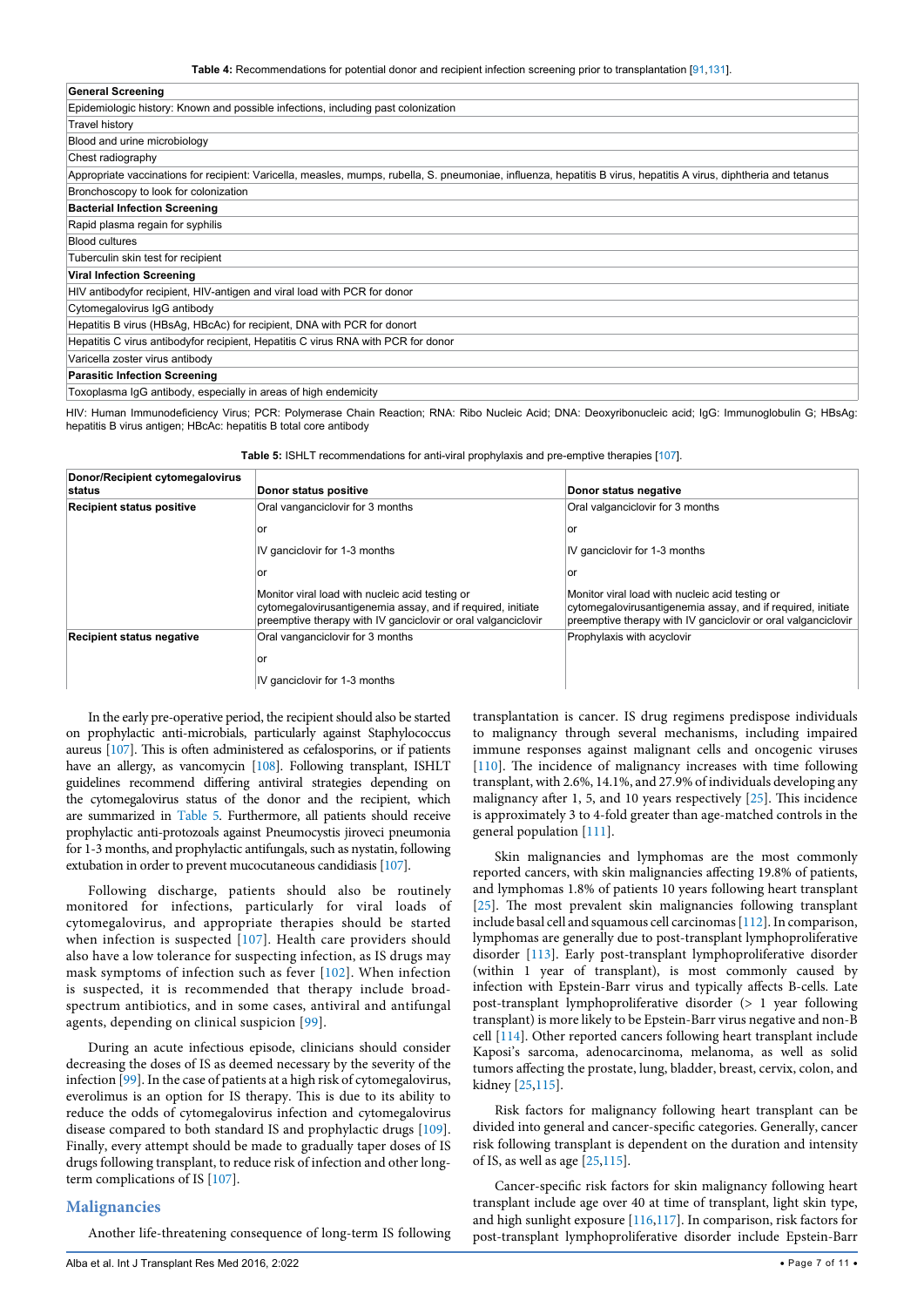virus infection, high intensity of IS, and antibody induction therapy using OKT3 [[118,](#page-9-43)[119\]](#page-9-44). Multivariate analyses have also demonstrated that strong risk factors for the development of non-skin malignancies following heart transplant include antibody induction agents (HR 2.38, 95% CI 1.40-4.07), donor history of cancer (HR 1.95, 95% CI 1.09-3.48), female sex (HR 1.87, 95% CI 1.26-2.78), as well as pacemaker prior to discharge (HR 1.81, 95% CI 1.17-2.80). Other reported risk factors in this analysis include recipient age, ischemic time, and implantable cardioverter defibrillator prior to discharge [[25](#page-7-26)]. However, it should be noted that some of these identified risk factors from Lund et al. [\[25\]](#page-7-26) may only represent associations without a causative relationship.

Malignancy is one of the most common causes of death 3-5 years following transplant. In fact, up to 24% of deaths after 5 years following transplant are directly caused by malignancy. This is especially true of individuals who develop lymphomas as compared to skin malignancies [[25](#page-7-26)].

Patients who develop malignancy may require a reduction in their IS doses, which can lead to acute rejection [[113\]](#page-9-36). Such reduction is often performed in the case of post-transplant lymphoproliferative disorder, as minimizing IS has been shown to improve overall survival. However, this survival benefit is at the expense of a 10% increased risk of sudden cardiac death due to acute rejection, highlighting the challenge in balancing IS versus cancer risk [[120\]](#page-9-45). Current guidelines suggest that IS should not be reduced in patients with solid tumors that are unrelated due to the lymphoid system, due to a lack of sufficient evidence to support the benefit [[107\]](#page-9-27). Either way, reductions in IS doses should be closely monitored and individualized in an attempt to balance malignancy versus allograft rejection [[121\]](#page-9-46).

Specific IS drugs may prevent the recurrence of malignancy. Proliferation signal inhibitors, such as sirolimus, have been shown to have anti-neoplastic properties in addition to their IS actions [[122\]](#page-9-47). This contrasts with the commonly used CNIs, which have been shown to promote malignancy independently of their IS functions [[123\]](#page-9-48). In patients with malignancy, proliferation signal inhibitors may be useful in preventing cancer recurrence [\[122](#page-9-47)], however, there is no clear evidence that they reduce overall cancer risk [[112\]](#page-9-35).

Finally, to prevent malignancy, all heart transplant recipients should receive age appropriate screening for breast, colon, and prostate cancer, as well as increased skin cancer screening with yearly dermatologic exams [[107\]](#page-9-27). Furthermore, high-risk patients should be evaluated closely for the development of post-transplant lymphoproliferative disorder through regular screening of Epstein-Barr virus load [\[124](#page-9-49)]. For those at particularly high risk of malignancy, reduction in chronic IS should be done if possible [\[25\]](#page-7-26). If cancer does occur, IS doses should be altered as appropriate, and patients should receive treatments specific to their cancer, such as chemotherapy or anti-B cell monoclonal antibodies in the case of post-transplant lymphoproliferative disorder [[113\]](#page-9-36). With regular screening and balanced, individualized interventions, it may be possible to reduce this common complication.

#### **Conclusions**

Heart transplant is a life improving and life-saving therapy that is associated with a risk of significant complications. Physicians, patients and families should be prepared to deal with these risks by acting collaboratively to prevent, identify and treat complications as they arise, with the ultimate goal to improve survival and quality of life after heart transplant.

#### **References**

- <span id="page-7-0"></span>1. [Lindenfeld J, Geraldine G Miller, Simon F Shakar, Ronald Zolty, Brian D](http://circ.ahajournals.org/content/110/24/3734)  [Lowes, et al. \(2004\) New Drugs and Technologies: Drug Therapy in the Heart](http://circ.ahajournals.org/content/110/24/3734)  [Transplant Recipient: Part 1: Cardiac Rejection and Immunosuppressive](http://circ.ahajournals.org/content/110/24/3734)  [Drugs. Circulation 110: 3734-3740.](http://circ.ahajournals.org/content/110/24/3734)
- <span id="page-7-1"></span>2. [Mangini S, Bárbara Rubim Alves, Odílson Marcos Silvestre, Philippe Vieira](http://www.scielo.br/scielo.php?script=sci_arttext&pid=S1679-45082015000200025)  [Pires, Lucas José Tachotti Pires, et al. \(2015\) Heart transplantation: review.](http://www.scielo.br/scielo.php?script=sci_arttext&pid=S1679-45082015000200025)  [Einstein \(São Paulo\)13: 310-318.](http://www.scielo.br/scielo.php?script=sci_arttext&pid=S1679-45082015000200025)
- <span id="page-7-2"></span>3. [Taylor DO, Bruno Meiser, Steven Webber, David A Baran, Michael Carboni,](http://www.allomap.com/wp-content/uploads/2015/12/Guidelines.pdf)  [et al. \(2010\) The international society of heart and lung transplantation](http://www.allomap.com/wp-content/uploads/2015/12/Guidelines.pdf)  [guidelines for the care of heart transplant recipients. J Hear Lung Transplant](http://www.allomap.com/wp-content/uploads/2015/12/Guidelines.pdf)  [29: 914-956.](http://www.allomap.com/wp-content/uploads/2015/12/Guidelines.pdf)
- <span id="page-7-3"></span>4. [Stehlik J, Edwards LB, Kucheryavaya AY, Aurora P, Christie JD, et al. \(2010\)](http://www.ncbi.nlm.nih.gov/pubmed/20870164)  [The Registry of the International Society for Heart and Lung Transplantation:](http://www.ncbi.nlm.nih.gov/pubmed/20870164)  [Twenty-seventh official adult heart transplant report-2010. J Hear Lung](http://www.ncbi.nlm.nih.gov/pubmed/20870164)  [Transplant 29: 1089-1103.](http://www.ncbi.nlm.nih.gov/pubmed/20870164)
- <span id="page-7-10"></span>5. [Yusabai A, A Mehrnia, M Kamgar, M Sampaio, E Huang, et al. \(2013\) Risk](http://www.atcmeetingabstracts.com/abstract/risk-factors-for-acute-rejection-in-heart-transplanted-recipients/)  [Factors for Acute Rejection in Heart Transplant Recipients. Am J Transplant.](http://www.atcmeetingabstracts.com/abstract/risk-factors-for-acute-rejection-in-heart-transplanted-recipients/)
- <span id="page-7-11"></span>6. [Parham P \(2014\) The Immune System, Fourth Edition, Garland Science.](http://www.garlandscience.com/product/isbn/9780815345275)
- <span id="page-7-12"></span>7. [Lavee J, Kormos RL, Duquesnoy RJ, Zerbe TR, Armitage JM, et al. \(1991\)](http://www.ncbi.nlm.nih.gov/pubmed/1756157)  [Influence of panel-reactive antibody and lymphocytotoxic crossmatch on](http://www.ncbi.nlm.nih.gov/pubmed/1756157)  [survival after heart transplantation. J Heart Lung Transplant 10: 921-929.](http://www.ncbi.nlm.nih.gov/pubmed/1756157)
- <span id="page-7-7"></span>8. [Chang DH, Kittleson MM and Kobashigawa Ja \(2014\) Immunosuppression](http://www.ncbi.nlm.nih.gov/pubmed/24491091)  [following heart transplantation: prospects and challenges. Immunotherapy 6:](http://www.ncbi.nlm.nih.gov/pubmed/24491091)  [181-194.](http://www.ncbi.nlm.nih.gov/pubmed/24491091)
- <span id="page-7-4"></span>9. [Kobashigawa J, Crespo-Leiro MG, Ensminger SM, Reichenspurner H, Angelini](http://www.ncbi.nlm.nih.gov/pubmed/21300295)  [A, et al. \(2011\) Report from a consensus conference on antibody-mediated](http://www.ncbi.nlm.nih.gov/pubmed/21300295)  [rejection in heart transplantation. J Heart Lung Transplant 30: 252-269.](http://www.ncbi.nlm.nih.gov/pubmed/21300295)
- <span id="page-7-5"></span>10. [Reed EF, Demetris AJ, Hammond E, Itescu S, Kobashigawa JA, et al. \(2006\)](http://www.ncbi.nlm.nih.gov/pubmed/16446213)  [Acute antibody-mediated rejection of cardiac transplants. J Heart Lung](http://www.ncbi.nlm.nih.gov/pubmed/16446213)  [Transplant 25: 153-159.](http://www.ncbi.nlm.nih.gov/pubmed/16446213)
- <span id="page-7-6"></span>11. [Cecka JM \(2010\) Calculated PRA \(CPRA\): the new measure of sensitization](http://www.ncbi.nlm.nih.gov/pubmed/19958328)  [for transplant candidates. Am J Transplant 10: 26-29.](http://www.ncbi.nlm.nih.gov/pubmed/19958328)
- <span id="page-7-8"></span>12. [Kobashigawa J, Mehra M, West L, Kerman R, George J, et al. \(2009\) Report](http://www.ncbi.nlm.nih.gov/pubmed/19285611)  [from a consensus conference on the sensitized patient awaiting heart](http://www.ncbi.nlm.nih.gov/pubmed/19285611)  [transplantation. J Heart Lung Transplant 28: 213-225.](http://www.ncbi.nlm.nih.gov/pubmed/19285611)
- <span id="page-7-9"></span>13. [Stewart S, Winters G, Fishbein MC, Tazelaar HD, Kobashigawa J, et al.](http://www.ncbi.nlm.nih.gov/pubmed/16297770)  [\(2005\) Revision of the 1990 working formulation for the standardization of](http://www.ncbi.nlm.nih.gov/pubmed/16297770)  [nomenclature in the diagnosis of heart rejection. J Heart Lung Transplant](http://www.ncbi.nlm.nih.gov/pubmed/16297770)  [24: 1710-1720.](http://www.ncbi.nlm.nih.gov/pubmed/16297770)
- <span id="page-7-15"></span>14. [Nwakanma LU, Williams JA, Weiss ES, Russell SD, Baumgartner WA, et al.](http://www.ncbi.nlm.nih.gov/pubmed/17954062)  [\(2007\) Influence of pretransplant panel-reactive antibody on outcomes in 8,160](http://www.ncbi.nlm.nih.gov/pubmed/17954062)  [heart transplant recipients in recent era. Ann Thorac Surg 84: 1556-1562.](http://www.ncbi.nlm.nih.gov/pubmed/17954062)
- <span id="page-7-16"></span>15. [Smith JD, Banner NR, Hamour IM, Ozawa M, Goh A, et al. \(2011\) De novo](http://www.ncbi.nlm.nih.gov/pubmed/21219570)  [donor HLA-specific antibodies after heart transplantation are an independent](http://www.ncbi.nlm.nih.gov/pubmed/21219570)  [predictor of poor patient survival. Am J Transplant 11: 312-319.](http://www.ncbi.nlm.nih.gov/pubmed/21219570)
- <span id="page-7-17"></span>16. [Patel JK, Kobashigawa JA \(2012\) Improving survival during heart](http://www.ncbi.nlm.nih.gov/pubmed/22871199)  [transplantation: diagnosis of antibody-mediated rejection and techniques for](http://www.ncbi.nlm.nih.gov/pubmed/22871199)  [the prevention of graft injury. Future Cardiol 8: 623-635.](http://www.ncbi.nlm.nih.gov/pubmed/22871199)
- <span id="page-7-18"></span>17. [Kilic A, Emani S, Sai-Sudhakar CB, Higgins RS, Whitson BA \(2014\) Donor](http://www.ncbi.nlm.nih.gov/pmc/articles/PMC4133543/)  [selection in heart transplantation. J Thorac Dis 6: 1097-1104.](http://www.ncbi.nlm.nih.gov/pmc/articles/PMC4133543/)
- <span id="page-7-19"></span>18. [Ross H, Tinckam K, Rao V and West LJ \(2010\) In praise of ventricular assist](http://www.ncbi.nlm.nih.gov/pubmed/20363155)  [devices-mechanical bridge to virtual crossmatch for the sensitized patient.](http://www.ncbi.nlm.nih.gov/pubmed/20363155)  [Journal of Heart and Lung Transplantation 29: 728-730.](http://www.ncbi.nlm.nih.gov/pubmed/20363155)
- <span id="page-7-20"></span>19. [Stehlik J, Islam N, Hurst D, Kfoury AG, Movsesian MA, et al. \(2009\) Utility](http://www.ncbi.nlm.nih.gov/pubmed/19782589)  [of virtual crossmatch in sensitized patients awaiting heart transplantation. J](http://www.ncbi.nlm.nih.gov/pubmed/19782589)  [Heart Lung Transplant 28: 1129-1134.](http://www.ncbi.nlm.nih.gov/pubmed/19782589)
- <span id="page-7-21"></span>20. [Zangwill S, Ellis T, Stendahl G, Zahn A, Berger S, et al. \(2007\) Practical](http://www.ncbi.nlm.nih.gov/pubmed/17663689)  [application of the virtual crossmatch. Pediatr Transplant 11: 650-654.](http://www.ncbi.nlm.nih.gov/pubmed/17663689)
- <span id="page-7-22"></span>21. [Kobashigawa JA, Patel JK, Kittleson MM, Kawano MA, Kiyosaki KK, et al.](http://www.ncbi.nlm.nih.gov/pubmed/20973825)  [\(2011\) The long-term outcome of treated sensitized patients who undergo](http://www.ncbi.nlm.nih.gov/pubmed/20973825)  [heart transplantation. Clin Transplant 25: E61-67.](http://www.ncbi.nlm.nih.gov/pubmed/20973825)
- <span id="page-7-23"></span>22. [Fishbein MC, Kobashigawa J \(2004\) Biopsy-negative cardiac transplant](http://www.ncbi.nlm.nih.gov/pubmed/15075746)  [rejection: etiology, diagnosis, and therapy. Curr Opin Cardiol 19: 166-169.](http://www.ncbi.nlm.nih.gov/pubmed/15075746)
- <span id="page-7-24"></span>23. [Chantranuwat C, Blakey JD, Kobashigawa JA, Moriguchi JD, Laks H, et](http://www.ncbi.nlm.nih.gov/pubmed/15366427)  [al. \(2004\) Sudden, unexpected death in cardiac transplant recipients: an](http://www.ncbi.nlm.nih.gov/pubmed/15366427)  [autopsy study. J Heart Lung Transplant 23: 683-689.](http://www.ncbi.nlm.nih.gov/pubmed/15366427)
- <span id="page-7-25"></span>24. [Taylor DO, Edwards LB, Mohacsi PJ, Boucek MM, Trulock EP, et al. \(2003\)](http://www.ncbi.nlm.nih.gov/pubmed/12821159)  [The Registry of the International Society for Heart and Lung Transplantation:](http://www.ncbi.nlm.nih.gov/pubmed/12821159)  [Twentieth Official Adult Heart Transplant Report--2003. J Hear Lung](http://www.ncbi.nlm.nih.gov/pubmed/12821159)  [Transplant 22: 616-624.](http://www.ncbi.nlm.nih.gov/pubmed/12821159)
- <span id="page-7-26"></span>25. [Lund LH, Edwards LB, Kucheryavaya AY, Dipchand AI, Benden C, et](http://www.ncbi.nlm.nih.gov/pubmed/24054804)  [al. \(2013\) The Registry of the International Society for Heart and Lung](http://www.ncbi.nlm.nih.gov/pubmed/24054804)  [Transplantation: Thirtieth Official Adult Heart Transplant Report--2013; focus](http://www.ncbi.nlm.nih.gov/pubmed/24054804)  [theme: age. J Heart Lung Transplant 32: 951-964.](http://www.ncbi.nlm.nih.gov/pubmed/24054804)
- <span id="page-7-13"></span>26. [Kfoury AG, Hammond ME, Snow GL, Drakos SG, Stehlik J, et al. \(2009\)](http://www.ncbi.nlm.nih.gov/pubmed/19632573)  [Cardiovascular Mortality Among Heart Transplant Recipients With](http://www.ncbi.nlm.nih.gov/pubmed/19632573)  [Asymptomatic Antibody-Mediated or Stable Mixed Cellular and Antibody-](http://www.ncbi.nlm.nih.gov/pubmed/19632573)[Mediated Rejection. J Hear Lung Transplant 28: 781-784.](http://www.ncbi.nlm.nih.gov/pubmed/19632573)
- <span id="page-7-14"></span>27. [Rizeq MN, Masek MA, Billingham ME](http://www.ncbi.nlm.nih.gov/pubmed/7803428) (1994) Acute rejection: significance [of elapsed time after transplantation. J Heart Lung Transplant 13: 862-868.](http://www.ncbi.nlm.nih.gov/pubmed/7803428)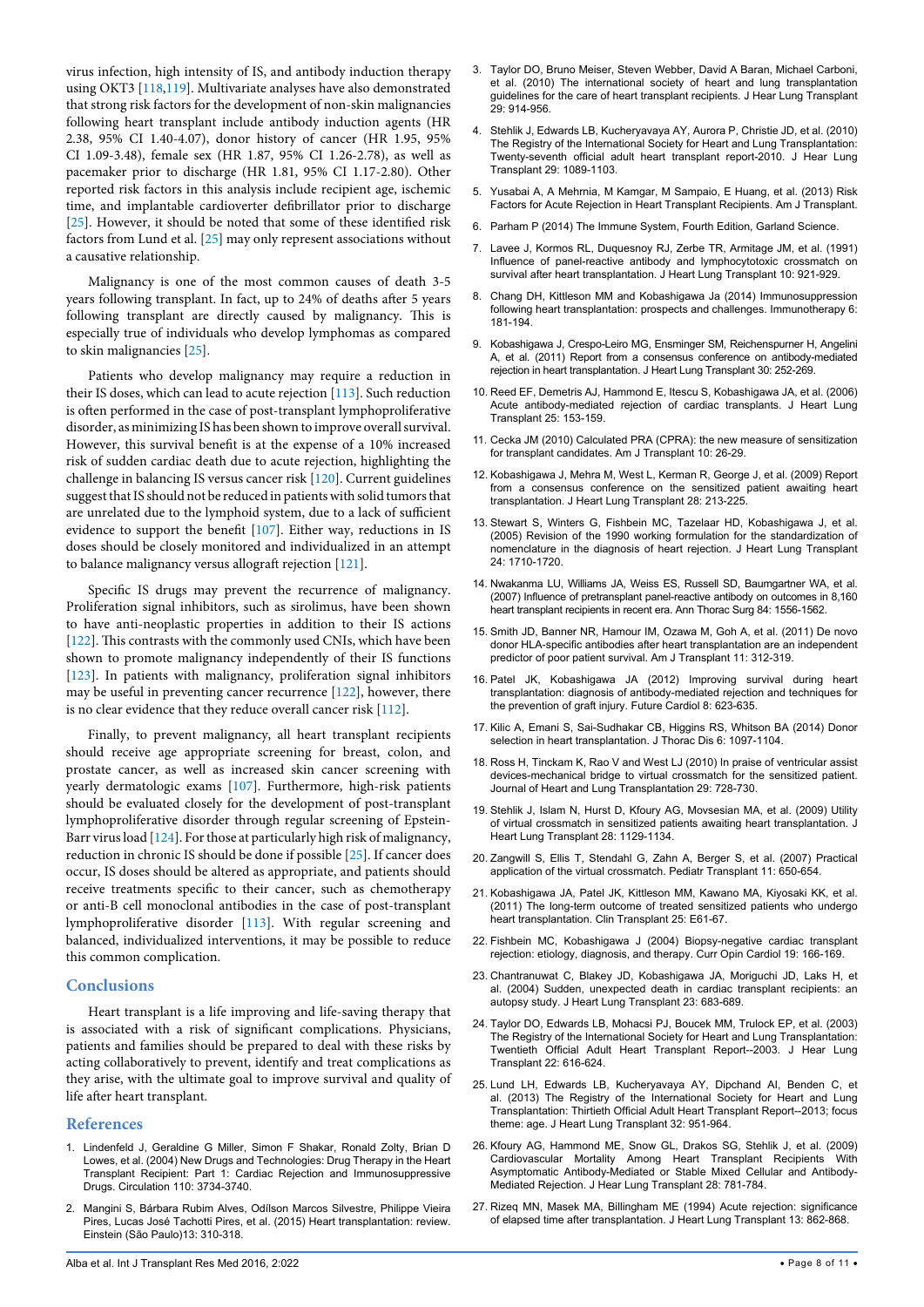- <span id="page-8-1"></span>28. [Stehlik J, Starling RC, Movsesian MA, Fang JC, Brown RN, et al. \(2006\)](http://www.ncbi.nlm.nih.gov/pubmed/17178332)  [Utility of long-term surveillance endomyocardial biopsy: a multi-institutional](http://www.ncbi.nlm.nih.gov/pubmed/17178332)  [analysis. J Heart Lung Transplant 25: 1402-1409.](http://www.ncbi.nlm.nih.gov/pubmed/17178332)
- <span id="page-8-2"></span>29. [Andrew J, Macdonald P \(2015\) Latest developments in heart transplantation:](http://www.sciencedirect.com/science/article/pii/S0149291815010826)  [A Review. Clin Ther 37: 2234-2241.](http://www.sciencedirect.com/science/article/pii/S0149291815010826)
- <span id="page-8-3"></span>30. Deckers JW, [Hare JM, Baughman KL \(1992\) Complications of transvenous](http://www.ncbi.nlm.nih.gov/pubmed/1729344)  [right ventricular endomyocardial biopsy in adult patients with cardiomyopathy:](http://www.ncbi.nlm.nih.gov/pubmed/1729344)  [A seven-year survey of 546 consecutive diagnostic procedures in a tertiary](http://www.ncbi.nlm.nih.gov/pubmed/1729344)  [referral center. J Am Coll Cardiol 19: 43-47.](http://www.ncbi.nlm.nih.gov/pubmed/1729344)
- <span id="page-8-4"></span>31. [Pham MX, Teuteberg JJ, Kfoury AG, Starling RC, Deng MC, et al.](https://www.ncbi.nlm.nih.gov/pubmed/20413602)  [\(2010\) Gene-expression profiling for rejection surveillance after cardiac](https://www.ncbi.nlm.nih.gov/pubmed/20413602)  [transplantation. N Engl J Med 362: 1890-1900.](https://www.ncbi.nlm.nih.gov/pubmed/20413602)
- 32. [Deng MC, Eisen HJ, Mehra MR, Billingham M, Marboe CC, et al. \(2006\)](http://www.ncbi.nlm.nih.gov/pubmed/16433769)  [Noninvasive discrimination of rejection in cardiac allograft recipients using](http://www.ncbi.nlm.nih.gov/pubmed/16433769)  [gene expression profiling. Am J Transplant 6: 150-160.](http://www.ncbi.nlm.nih.gov/pubmed/16433769)
- <span id="page-8-5"></span>33. [Keslar K, Rodriguez ER, Tan CD, Starling RC and Heeger PS \(2008\)](http://www.ncbi.nlm.nih.gov/pubmed/19005416)  [Complement gene expression in human cardiac allograft biopsies as a](http://www.ncbi.nlm.nih.gov/pubmed/19005416)  [correlate of histologic grade of injury. Transplantation 86: 1319-1321.](http://www.ncbi.nlm.nih.gov/pubmed/19005416)
- <span id="page-8-6"></span>34. [Stehlik J, Edwards LB, Kucheryavaya AY, Benden C, Christie JD, et al. \(2011\)](http://www.ncbi.nlm.nih.gov/pubmed/21962016)  [The Registry of the International Society for Heart and Lung Transplantation:](http://www.ncbi.nlm.nih.gov/pubmed/21962016)  [Twenty-eighth Adult Heart Transplant Report--2011. J Heart Lung Transplant](http://www.ncbi.nlm.nih.gov/pubmed/21962016)  [30: 1078-1094.](http://www.ncbi.nlm.nih.gov/pubmed/21962016)
- <span id="page-8-7"></span>35. [Uber PA, Mehra MR \(2007\) Induction therapy in heart transplantation: is there](http://www.ncbi.nlm.nih.gov/pubmed/17346621)  [a role? J Heart Lung Transplant 26: 205-209.](http://www.ncbi.nlm.nih.gov/pubmed/17346621)
- <span id="page-8-8"></span>36. [Yusen RD, Edwards LB, Kucheryavaya AY, Benden C, Dipchand AI,](http://www.ncbi.nlm.nih.gov/pubmed/26454740)  [et al. \(2015\) The Registry of the International Society for Heart and](http://www.ncbi.nlm.nih.gov/pubmed/26454740)  [Lung Transplantation: Thirty second Official Adult Lung and Heart-Lung](http://www.ncbi.nlm.nih.gov/pubmed/26454740)  [Transplantation Report--2015; Focus Theme: Early Graft Failure. J Hear](http://www.ncbi.nlm.nih.gov/pubmed/26454740)  [Lung Transplant 34: 1264-1277.](http://www.ncbi.nlm.nih.gov/pubmed/26454740)
- <span id="page-8-9"></span>37. [Ramzy D, Rao V, Brahm J, Miriuka S, Delgado D, et al. \(2005\) Cardiac](http://www.ncbi.nlm.nih.gov/pmc/articles/PMC3211528/)  [allograft vasculopathy: a review. Can J Surg 48: 319-327.](http://www.ncbi.nlm.nih.gov/pmc/articles/PMC3211528/)
- <span id="page-8-10"></span>38. [Braga JR, Santos IS, McDonald M, Shah PS, Ross HJ \(2012\) Factors](http://www.ncbi.nlm.nih.gov/pubmed/22168269)  [associated with the development of cardiac allograft vasculopathy--a](http://www.ncbi.nlm.nih.gov/pubmed/22168269)  [systematic review of observational studies. Clin Transplant 26: E111-124.](http://www.ncbi.nlm.nih.gov/pubmed/22168269)
- <span id="page-8-11"></span>39. [Mehra MR, Crespo-Leiro MG, Dipchand A, Ensminger SM, Hiemann NE,](http://www.ncbi.nlm.nih.gov/pubmed/20620917)  [et al. \(2010\) International Society for Heart and Lung Transplantation](http://www.ncbi.nlm.nih.gov/pubmed/20620917)  [working formulation of a standardized nomenclature for cardiac allograft](http://www.ncbi.nlm.nih.gov/pubmed/20620917)  [vasculopathy-2010. Journal of Heart and Lung Transplantation 29: 717-](http://www.ncbi.nlm.nih.gov/pubmed/20620917) [727.](http://www.ncbi.nlm.nih.gov/pubmed/20620917)
- <span id="page-8-23"></span>40. [Schmauss D, Weis M \(2008\) Cardiac allograft vasculopathy: recent](http://www.ncbi.nlm.nih.gov/pubmed/18427143)  [developments. Circulation 117: 2131-2141.](http://www.ncbi.nlm.nih.gov/pubmed/18427143)
- <span id="page-8-24"></span>41. [Johnson DE, Alderman EL, Schroeder JS, Gao SZ, Hunt S, et al. \(1991\)](http://www.ncbi.nlm.nih.gov/pubmed/1991903)  [Transplant coronary artery disease: histopathologic correlations with](http://www.ncbi.nlm.nih.gov/pubmed/1991903)  [angiographic morphology. J Am Coll Cardiol 17: 449-457.](http://www.ncbi.nlm.nih.gov/pubmed/1991903)
- <span id="page-8-25"></span>42. [Cai Q, Rangasetty UC, Barbagelata A, Fujise K, Koerner MM \(2011\) Cardiac](http://www.ncbi.nlm.nih.gov/pubmed/21135600)  [allograft vasculopathy: advances in diagnosis. Cardiol Rev 19: 30-35.](http://www.ncbi.nlm.nih.gov/pubmed/21135600)
- <span id="page-8-26"></span>43. [Akosah KO, Mohanty PK, Funai JT, Jesse RL, Minisi AJ, et al. \(1994\)](http://www.ncbi.nlm.nih.gov/pubmed/7865509)  [Noninvasive detection of transplant coronary artery disease by dobutamine](http://www.ncbi.nlm.nih.gov/pubmed/7865509)  [stress echocardiography. J Heart Lung Transplant 13: 1024-1038.](http://www.ncbi.nlm.nih.gov/pubmed/7865509)
- <span id="page-8-27"></span>44. [Spes CH, Klauss V, Mudra H, Schnaack SD, Tammen AR, et al. \(1999\)](http://www.ncbi.nlm.nih.gov/pubmed/10430765)  [Diagnostic and prognostic value of serial dobutamine stress echocardiography](http://www.ncbi.nlm.nih.gov/pubmed/10430765)  [for noninvasive assessment of cardiac allograft vasculopathy: a comparison](http://www.ncbi.nlm.nih.gov/pubmed/10430765)  [with coronary angiography and intravascular ultrasound. Circulation 100:](http://www.ncbi.nlm.nih.gov/pubmed/10430765)  509-515.
- <span id="page-8-28"></span>45. [Akosah KO, Olsovsky M, Kirchberg D, Salter D, Mohanty PK \(1996\)](http://www.ncbi.nlm.nih.gov/pubmed/8901761)  [Dobutamine stress echocardiography predicts cardiac events in heart](http://www.ncbi.nlm.nih.gov/pubmed/8901761)  [transplant patients. Circulation 94:](http://www.ncbi.nlm.nih.gov/pubmed/8901761) II283-11288.
- <span id="page-8-29"></span>46. [Chih S, AM Crean, AC Alba, CS Fan, C Manlhiot, et al. \(2016\) Perfusion](http://www.jhltonline.org/article/S1053-2498(16)00598-2/abstract)  [cardiac magnetic resonance imaging in cardiac allograft vasculopathy. J Hear](http://www.jhltonline.org/article/S1053-2498(16)00598-2/abstract)  [Lung Transplant 35: S196.](http://www.jhltonline.org/article/S1053-2498(16)00598-2/abstract)
- <span id="page-8-30"></span>47. [Sasaki M, Tahara N, Abe T, Ueno T, Fukumoto Y \(2016\) FDG-PET reveals](http://www.ncbi.nlm.nih.gov/pubmed/26984859)  [coronary artery inflammation proceeding to cardiac allograft vasculopathy](http://www.ncbi.nlm.nih.gov/pubmed/26984859)  [progression. Eur Heart J 37: 2413.](http://www.ncbi.nlm.nih.gov/pubmed/26984859)
- <span id="page-8-31"></span>48. [Cheng R, Azarbal B, Yung A, Patel JK, Chang DH, et al. \(2016\) Elevated](http://www.ncbi.nlm.nih.gov/pubmed/27138702)  [immune monitoring as measured by increased adenosine triphosphate](http://www.ncbi.nlm.nih.gov/pubmed/27138702)  [production in activated lymphocytes is associated with accelerated](http://www.ncbi.nlm.nih.gov/pubmed/27138702)  [development of cardiac allograft vasculopathy after cardiac transplantation. J](http://www.ncbi.nlm.nih.gov/pubmed/27138702)  [Hear Lung Transplant 35: 1018-1023.](http://www.ncbi.nlm.nih.gov/pubmed/27138702)
- <span id="page-8-32"></span>49. [Tuzcu EM, Kapadia SR, Sachar R, Ziada KM, Crowe TD, et al. \(2005\)](http://www.ncbi.nlm.nih.gov/pubmed/15862431)  [Intravascular ultrasound evidence of angiographically silent progression in](http://www.ncbi.nlm.nih.gov/pubmed/15862431)  [coronary atherosclerosis predicts long-term morbidity and mortality after](http://www.ncbi.nlm.nih.gov/pubmed/15862431)  [cardiac transplantation. J Am Coll Cardiol 45: 1538-1542.](http://www.ncbi.nlm.nih.gov/pubmed/15862431)
- <span id="page-8-33"></span>50. [Vakil K, Taimeh Z, Sharma A, Abidi KS, Colvin M, et al. \(2014\) Incidence,](http://www.ncbi.nlm.nih.gov/pubmed/25048441)  [predictors, and temporal trends of sudden cardiac death after heart](http://www.ncbi.nlm.nih.gov/pubmed/25048441)  [transplantation. Heart Rhythm 11: 1684-1690.](http://www.ncbi.nlm.nih.gov/pubmed/25048441)
- <span id="page-8-34"></span>51. [Kobashigawa JA, Moriguchi JD, Laks H, Wener L, Hage A, et al. \(2005\) Ten](http://www.ncbi.nlm.nih.gov/pubmed/16297773)[year follow-up of a randomized trial of pravastatin in heart transplant patients.](http://www.ncbi.nlm.nih.gov/pubmed/16297773)  [J Heart Lung Transplant 24: 1736-1740.](http://www.ncbi.nlm.nih.gov/pubmed/16297773)
- <span id="page-8-35"></span>52. [Wenke K, Meiser B, Thiery J, Nagel D, von Scheidt W, et al. \(2003\)](http://www.ncbi.nlm.nih.gov/pubmed/12515749)  [Simvastatin initiated early after heart transplantation: 8-year prospective](http://www.ncbi.nlm.nih.gov/pubmed/12515749)  [experience. Circulation 107: 93-97.](http://www.ncbi.nlm.nih.gov/pubmed/12515749)
- <span id="page-8-36"></span>53. [LaRosa JC, Grundy SM, Waters DD, Shear C, Barter P, et al. \(2005\) Intensive](http://www.ncbi.nlm.nih.gov/pubmed/15755765)  [lipid lowering with atorvastatin in patients with stable coronary disease. N](http://www.ncbi.nlm.nih.gov/pubmed/15755765)  [Engl J Med 352: 1425-1435.](http://www.ncbi.nlm.nih.gov/pubmed/15755765)
- <span id="page-8-37"></span>54. [Sieg A, Weeks P, Krustchinsky L and Rajapreyar I \(2016\) Statin Therapy](http://www.ncbi.nlm.nih.gov/pubmed/27079752)  [in Cardiac Allograft Vasculopathy Progression in Heart Transplant Patients:](http://www.ncbi.nlm.nih.gov/pubmed/27079752)  [Does Potency Matter? Transpantation Rev 30: 178-186.](http://www.ncbi.nlm.nih.gov/pubmed/27079752)
- <span id="page-8-38"></span>55. [Kobashigawa Ja, Pauly DF, Starling RC, Eisen H, Ross H, et al. \(2013\)](http://www.ncbi.nlm.nih.gov/pubmed/24621971)  [Cardiac allograft vasculopathy by intravascular ultrasound in heart transplant](http://www.ncbi.nlm.nih.gov/pubmed/24621971)  [patients: substudy from the Everolimus versus mycophenolate mofetil](http://www.ncbi.nlm.nih.gov/pubmed/24621971)  [randomized, multicenter trial. JACC Heart Fail 1:](http://www.ncbi.nlm.nih.gov/pubmed/24621971) 389-399.
- <span id="page-8-39"></span>56. [Keogh A, Richardson M, Ruygrok P, Spratt P, Galbraith A, et al. \(2004\)](http://www.ncbi.nlm.nih.gov/pubmed/15262845)  [Sirolimus in de novo heart transplant recipients reduces acute rejection](http://www.ncbi.nlm.nih.gov/pubmed/15262845)  [and prevents coronary artery disease at 2 years: a randomized clinical trial.](http://www.ncbi.nlm.nih.gov/pubmed/15262845)  [Circulation 110: 2694-2700.](http://www.ncbi.nlm.nih.gov/pubmed/15262845)
- <span id="page-8-40"></span>57. [Andreassen AK, B Andersson, F Gustafsson, H Eiskjær, G Rådegran, et](http://www.jhltonline.org/article/S1053-2498(15)00373-3/abstract)  [al. \(2015\) Three Year Follow Up of the Randomized SCHEDULE Trial with](http://www.jhltonline.org/article/S1053-2498(15)00373-3/abstract)  [Everolimus initiation and Early Withdrawal of Calcineurin Inhibitor Therapy](http://www.jhltonline.org/article/S1053-2498(15)00373-3/abstract)  [in De Novo Heart Transplant Recipients- A Multicenter, Randomized](http://www.jhltonline.org/article/S1053-2498(15)00373-3/abstract)  [Scandinavian Trial. J Hear Lung Transplant 34: S129-S130.](http://www.jhltonline.org/article/S1053-2498(15)00373-3/abstract)
- <span id="page-8-41"></span>58. [Lamich R, Ballester M, Martí V, Brossa V, Aymat R, et al. \(1998\) Efficacy](http://www.ncbi.nlm.nih.gov/pubmed/9708469)  [of augmented immunosuppressive therapy for early vasculopathy in heart](http://www.ncbi.nlm.nih.gov/pubmed/9708469)  [transplantation. J Am Coll Cardiol 32: 413-419.](http://www.ncbi.nlm.nih.gov/pubmed/9708469)
- <span id="page-8-12"></span>59. [Agarwal S, Parashar A, Kapadia SR, Tuzcu EM, Modi D, et al. \(2014\)](http://www.ncbi.nlm.nih.gov/pubmed/24952696)  [Long-term mortality after cardiac allograft vasculopathy: implications of](http://www.ncbi.nlm.nih.gov/pubmed/24952696)  [percutaneous intervention. JACC Heart Fail 2: 281-288.](http://www.ncbi.nlm.nih.gov/pubmed/24952696)
- <span id="page-8-13"></span>60. [Bhama JK, Nguyen DQ, Scolieri S, Teuteberg JJ, Toyoda Y, et al. \(2009\)](http://www.ncbi.nlm.nih.gov/pubmed/19464469)  [Surgical revascularization for cardiac allograft vasculopathy: Is it still an](http://www.ncbi.nlm.nih.gov/pubmed/19464469)  [option? J Thorac Cardiovasc Surg 137: 1488-1492.](http://www.ncbi.nlm.nih.gov/pubmed/19464469)
- <span id="page-8-14"></span>61. [Kobashigawa J, Zuckermann A, Macdonald P, Leprince P, Esmailian F, et](http://www.ncbi.nlm.nih.gov/pubmed/24661451)  [al. \(2014\) Report from a consensus conference on primary graft dysfunction](http://www.ncbi.nlm.nih.gov/pubmed/24661451)  [after cardiac transplantation. J Heart Lung Transplant 33: 327-340.](http://www.ncbi.nlm.nih.gov/pubmed/24661451)
- <span id="page-8-16"></span>62. [Segovia J, Cosío MD, Barceló JM, Bueno MG, Pavía PG, et al. \(2011\)](http://www.ncbi.nlm.nih.gov/pubmed/21470878)  RADIAL: a novel primary graft failure risk score in heart transplantation. J [Heart Lung Transplant 30: 644-651.](http://www.ncbi.nlm.nih.gov/pubmed/21470878)
- <span id="page-8-15"></span>63. [Siniawski H, Dandel M, Lehmkuhl HB, Hiemann N, Kemper D, et al. \(2012\)](http://www.ncbi.nlm.nih.gov/pubmed/23080091)  [Clinical, haemodynamic and echocardiographic features of early cardiac graft](http://www.ncbi.nlm.nih.gov/pubmed/23080091)  [dysfunction. Kardiol Pol 70: 1010-1016.](http://www.ncbi.nlm.nih.gov/pubmed/23080091)
- <span id="page-8-17"></span>64. [Russo MJ, Iribarne A, Hong KN, Ramlawi B, Chen JM, et al. \(2010\)](http://www.ncbi.nlm.nih.gov/pubmed/20622755)  [Factors associated with primary graft failure after heart transplantation.](http://www.ncbi.nlm.nih.gov/pubmed/20622755)  [Transplantation 90: 444-450.](http://www.ncbi.nlm.nih.gov/pubmed/20622755)
- <span id="page-8-18"></span>65. [Young JB, Hauptman PJ, Naftel DC, Ewald G, Aaronson K, et al. \(2001\)](http://www.ncbi.nlm.nih.gov/pubmed/11250387)  [Determinants of early graft failure following cardiac transplantation, a 10-year,](http://www.ncbi.nlm.nih.gov/pubmed/11250387)  [multi-institutional, multivariable analysis. J Hear Lung Transplant 20: 212.](http://www.ncbi.nlm.nih.gov/pubmed/11250387)
- <span id="page-8-19"></span>66. [Hong KN, Iribarne A, Worku B, Takayama H, Gelijns AC, et al. \(2011\) Who](http://www.ncbi.nlm.nih.gov/pubmed/21683337)  [is the high-risk recipient? Predicting mortality after heart transplant using](http://www.ncbi.nlm.nih.gov/pubmed/21683337)  [pretransplant donor and recipient risk factors. Ann Thorac Surg 92: 520-527.](http://www.ncbi.nlm.nih.gov/pubmed/21683337)
- <span id="page-8-20"></span>67. [D'Alessandro C, Golmard JL, Barreda E, Laali M, Makris R, et al. \(2011\)](http://www.ncbi.nlm.nih.gov/pubmed/21414795)  [Predictive risk factors for primary graft failure requiring temporary extra](http://www.ncbi.nlm.nih.gov/pubmed/21414795)[corporeal membrane oxygenation support after cardiac transplantation in](http://www.ncbi.nlm.nih.gov/pubmed/21414795)  [adults. Eur J Cardio-thoracic Surg 40: 962-969.](http://www.ncbi.nlm.nih.gov/pubmed/21414795)
- <span id="page-8-21"></span>68. [Yamani MH, Lauer MS, Starling RC, Pothier CE, Tuzcu EM, et al. \(2004\)](http://www.ncbi.nlm.nih.gov/pubmed/14974948)  [Impact of donor spontaneous intracranial hemorrhage on outcome after heart](http://www.ncbi.nlm.nih.gov/pubmed/14974948)  [transplantation. Am J Transplant 4: 257-261.](http://www.ncbi.nlm.nih.gov/pubmed/14974948)
- <span id="page-8-22"></span>69. [Lima B, JJ Squiers, G Saracino, T Chamogeorgakis, JC MacHannaford, et al.](http://www.jhltonline.org/article/S1053-2498(16)00513-1/abstract)  [\(2016\) Application of the ISHLT Criteria for Primary Graft Dysfunction After](http://www.jhltonline.org/article/S1053-2498(16)00513-1/abstract)  [Cardiac Transplantation: Risk Factors and Outcomes from a High-Volume](http://www.jhltonline.org/article/S1053-2498(16)00513-1/abstract)  [Center. J Hear Lung Transplant 35: S](http://www.jhltonline.org/article/S1053-2498(16)00513-1/abstract)167
- <span id="page-8-42"></span>70. [Chou NK, Chi NH, Yu HY, Lin JW, Wang CH, et al. \(2013\) Extracorporeal](http://www.ncbi.nlm.nih.gov/pubmed/24228000)  [rescue for early and late graft failure after cardiac transplantation: short result](http://www.ncbi.nlm.nih.gov/pubmed/24228000)  [and long-term followup. ScientificWorldJournal.](http://www.ncbi.nlm.nih.gov/pubmed/24228000)
- 71. [Lima EB, Claudio Ribeiro da Cunha, Vitor Salvatore Barzilai, Marcelo Botelho](http://www.ncbi.nlm.nih.gov/pmc/articles/PMC4592177/)  [Ulhoa, Maria Regina de Barros, et al. \(2015\) Experience of ECMO in Primary](http://www.ncbi.nlm.nih.gov/pmc/articles/PMC4592177/)  [Graft Dysfunction after Orthotopic Heart Transplantation. Arq Bras Cardiol](http://www.ncbi.nlm.nih.gov/pmc/articles/PMC4592177/)  [105: 285-291.](http://www.ncbi.nlm.nih.gov/pmc/articles/PMC4592177/)
- <span id="page-8-43"></span>72. [Subramaniam K \(2012\) Early graft failure after heart transplantation:](http://www.ncbi.nlm.nih.gov/pubmed/22735727)  [prevention and treatment. Int Anesthesiol Clin 50: 202-227.](http://www.ncbi.nlm.nih.gov/pubmed/22735727)
- <span id="page-8-0"></span>73. [Lund L, Edwards LB, Kucheryavaya AY, Benden C, Dipchand AI, et al. \(2015\)](http://www.ncbi.nlm.nih.gov/pubmed/26454738)  [The Registry of the International Society for Heart and Lung Transplantation:](http://www.ncbi.nlm.nih.gov/pubmed/26454738)  The Registry of the International Cooley Terms and Heart-Lung Transplantation [Report-2015; Focus Theme: Early Graft Failure. J Hear Lung Transplant 34:](http://www.ncbi.nlm.nih.gov/pubmed/26454738)  [1244-1254.](http://www.ncbi.nlm.nih.gov/pubmed/26454738)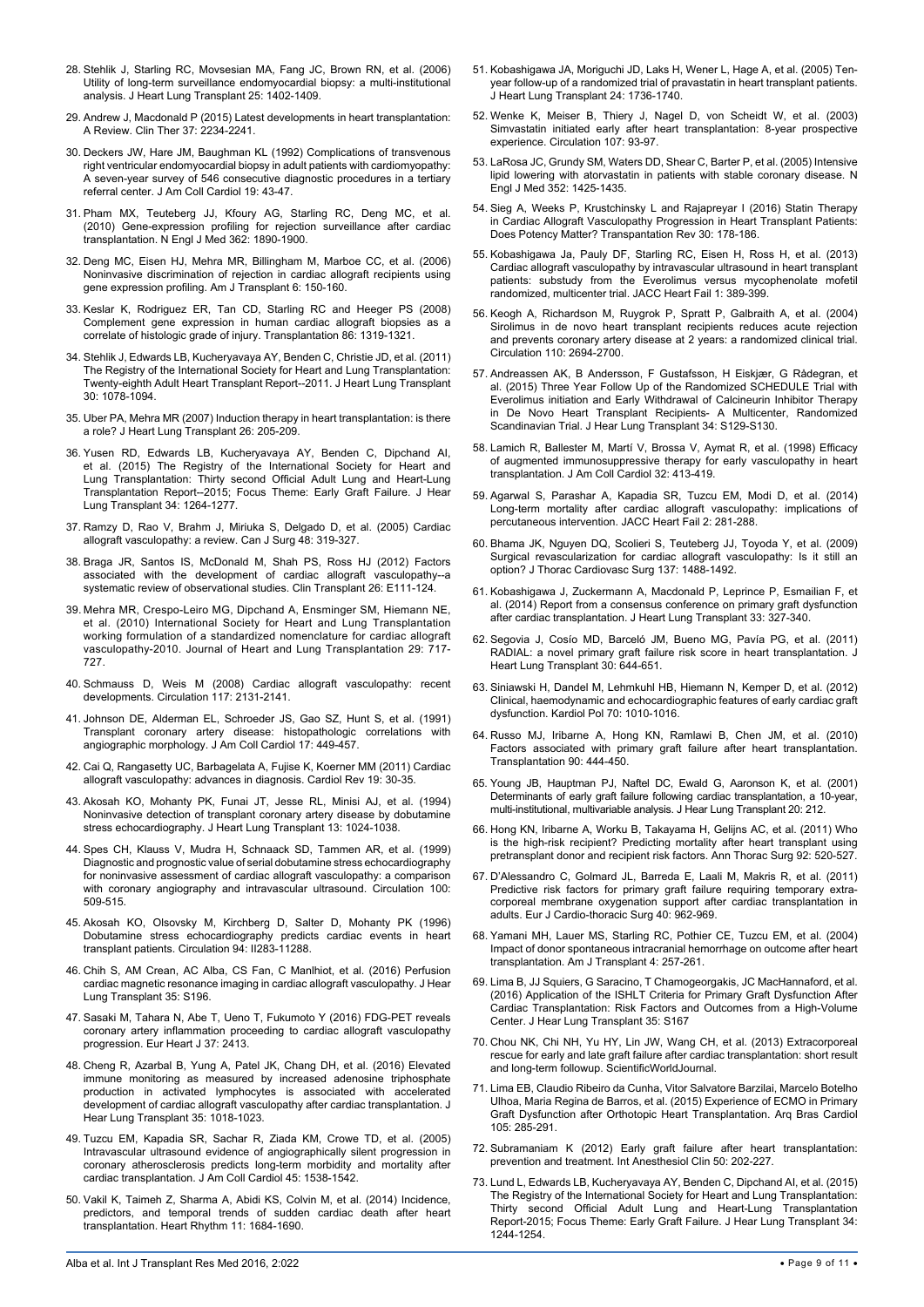- <span id="page-9-10"></span>74. [Takeda K, Takayama H, Kalesan B, Uriel N, Colombo PC, et al. \(2015\)](http://www.ncbi.nlm.nih.gov/pubmed/25444372)  [Outcome of cardiac transplantation in patients requiring prolonged continuous](http://www.ncbi.nlm.nih.gov/pubmed/25444372)[flow left ventricular assist device support. J Heart Lung Transplant 34: 89-99.](http://www.ncbi.nlm.nih.gov/pubmed/25444372)
- <span id="page-9-11"></span>75. [Shahzad K, Aziz QA, Leva JP, Cadeiras M, Ho EK, et al. \(2011\) New-onset](http://www.ncbi.nlm.nih.gov/pubmed/20952209)  [graft dysfunction after heart transplantation incidence and mechanism-related](http://www.ncbi.nlm.nih.gov/pubmed/20952209)  [outcomes. J Hear Lung Transplant 30: 194-203.](http://www.ncbi.nlm.nih.gov/pubmed/20952209)
- <span id="page-9-12"></span>76. [Flechner SM, Kobashigawa J and Klintmalm G \(2008\) Calcineurin inhibitor](http://www.ncbi.nlm.nih.gov/pubmed/18217899)[sparing regimens in solid organ transplantation: Focus on improving renal](http://www.ncbi.nlm.nih.gov/pubmed/18217899)  [function and nephrotoxicity. Clinical Transplantation 22: 1-15.](http://www.ncbi.nlm.nih.gov/pubmed/18217899)
- <span id="page-9-13"></span>77. [Thomas HL, Banner NR, Murphy CL, Steenkamp R, Birch R, et al. \(2012\)](http://www.ncbi.nlm.nih.gov/pubmed/22531494)  [Incidence, determinants, and outcome of chronic kidney disease after adult](http://www.ncbi.nlm.nih.gov/pubmed/22531494)  [heart transplantation in the United Kingdom. Transplantation 93: 1151-1157.](http://www.ncbi.nlm.nih.gov/pubmed/22531494)
- <span id="page-9-14"></span>78. [Gude E, Andreassen AK, Arora S, Gullestad L, Grov I, et al. \(2010\) Acute](http://www.ncbi.nlm.nih.gov/pubmed/20184627)  renal failure early after heart transplantation: Risk factors and clinical [consequences. Clin Transplant 24.](http://www.ncbi.nlm.nih.gov/pubmed/20184627)
- <span id="page-9-15"></span>79. [Ojo A, Held P, Port F, Wolfe R, Leichtman A, Young E, Arndorfer J, et al.](http://www.ncbi.nlm.nih.gov/pubmed/12954741)  [\(2003\) Chronic renal failure after transplantation of a nonrenal organ. N Engl](http://www.ncbi.nlm.nih.gov/pubmed/12954741)  [J Med 349: 931-940.](http://www.ncbi.nlm.nih.gov/pubmed/12954741)
- <span id="page-9-1"></span>80. [Herlitz H, Lindelow B \(2000\) Renal failure following cardiac transplantation.](http://www.ncbi.nlm.nih.gov/pubmed/10692514)  [Nephrol Dial Transplant 3: 311-314.](http://www.ncbi.nlm.nih.gov/pubmed/10692514)
- <span id="page-9-2"></span>81. [Potena L, Prestinenzi P, Bianchi IG, Masetti M, Romani P, et al. \(2012\)](http://www.ncbi.nlm.nih.gov/pubmed/22341702)  [Cyclosporine lowering with everolimus versus mycophenolate mofetil in heart](http://www.ncbi.nlm.nih.gov/pubmed/22341702)  [transplant recipients: Long-term follow-up of the SHIRAKISS randomized,](http://www.ncbi.nlm.nih.gov/pubmed/22341702)  [prospective study. J Heart Lung Transplant 31: 565-570.](http://www.ncbi.nlm.nih.gov/pubmed/22341702)
- <span id="page-9-3"></span>82. [Angermann CE, Störk S, Costard-Jäckle A, Dengler TJ, Siebert U, et al.](http://www.ncbi.nlm.nih.gov/pubmed/15351162)  [\(2004\) Reduction of cyclosporine after introduction of mycophenolate](http://www.ncbi.nlm.nih.gov/pubmed/15351162)  [mofetil improves chronic renal dysfunction in heart transplant recipients--the](http://www.ncbi.nlm.nih.gov/pubmed/15351162)  [IMPROVED multi-centre study. Eur Heart J 25: 1626-1634.](http://www.ncbi.nlm.nih.gov/pubmed/15351162)
- <span id="page-9-4"></span>83. [Zuckermann A, Keogh A, Crespo-Leiro MG, Mancini D, Vilchez FG, et](http://www.ncbi.nlm.nih.gov/pubmed/22776430)  [al. \(2012\) Randomized controlled trial of sirolimus conversion in cardiac](http://www.ncbi.nlm.nih.gov/pubmed/22776430)  [transplant recipients with renal insufficiency. Am J Transplant 12: 2487-2497.](http://www.ncbi.nlm.nih.gov/pubmed/22776430)
- <span id="page-9-5"></span>84. [Groetzner J, Kaczmarek I, Schulz U, Stegemann E, Kaiser K, et al. \(2009\)](http://www.ncbi.nlm.nih.gov/pubmed/19295318)  [Mycophenolate and sirolimus as calcineurin inhibitor-free immunosuppression](http://www.ncbi.nlm.nih.gov/pubmed/19295318)  [improves renal function better than calcineurin inhibitor-reduction in late cardiac](http://www.ncbi.nlm.nih.gov/pubmed/19295318)  [transplant recipients with chronic renal failure. Transplantation 87: 726-733.](http://www.ncbi.nlm.nih.gov/pubmed/19295318)
- <span id="page-9-6"></span>85. [Meiser B, Reichert B, Adamidis I, Überfuhr P and Kaczmarek I \(2005\) First](http://www.ncbi.nlm.nih.gov/pubmed/15760408)  [experience with de novo calcineurin-inhibitor-free immunosuppression](http://www.ncbi.nlm.nih.gov/pubmed/15760408)  [following cardiac transplantation. Am J Transplant 5: 827-831.](http://www.ncbi.nlm.nih.gov/pubmed/15760408)
- <span id="page-9-7"></span>86. [Yan HL, Zong HT, Cui YS, Li N and Zhang Y \(2014\) Calcineurin inhibitor](http://www.ncbi.nlm.nih.gov/pubmed/24935293)  [avoidance and withdrawal for kidney transplantation: A systematic review and](http://www.ncbi.nlm.nih.gov/pubmed/24935293)  [meta-analysis of randomized controlled trials. Transplant Proc 46: 1302-1313.](http://www.ncbi.nlm.nih.gov/pubmed/24935293)
- <span id="page-9-8"></span>87. [A Osborne, J Patel, M Kittleson, M Rafiei, D Chang, et al. \(2013\) Kidney](http://www.atcmeetingabstracts.com/abstract/kidney-dialysis-after-heart-transplantation-the-short-and-long-term-outcomes/)  [dialysis after heart transplantation: The short and long term outcomes.](http://www.atcmeetingabstracts.com/abstract/kidney-dialysis-after-heart-transplantation-the-short-and-long-term-outcomes/)  [American Journal of Transplantation 13: 454.](http://www.atcmeetingabstracts.com/abstract/kidney-dialysis-after-heart-transplantation-the-short-and-long-term-outcomes/)
- <span id="page-9-9"></span>88. [Lonze BE, Warren DS, Stewart ZA, Dagher NN, Singer AL, et al. \(2009\)](http://www.ncbi.nlm.nih.gov/pubmed/19260837)  [Kidney transplantation in previous heart or lung recipients. Am J Transplant](http://www.ncbi.nlm.nih.gov/pubmed/19260837)  [9: 578-585.](http://www.ncbi.nlm.nih.gov/pubmed/19260837)
- <span id="page-9-0"></span>89. [van de Beek D, Kremers WK, Del Pozo JL, Daly RC, Edwards BS, et al.](http://www.ncbi.nlm.nih.gov/pubmed/18315996)  [\(2008\) Effect of infectious diseases on outcome after heart transplant. Mayo](http://www.ncbi.nlm.nih.gov/pubmed/18315996)  [Clin Proc 83: 304-308.](http://www.ncbi.nlm.nih.gov/pubmed/18315996)
- <span id="page-9-28"></span>90. [Montoya JG, Giraldo LF, Efron B, Stinson EB, Gamberg P, et al. \(2001\)](http://www.ncbi.nlm.nih.gov/pubmed/11486285)  [Infectious complications among 620 consecutive heart transplant patients at](http://www.ncbi.nlm.nih.gov/pubmed/11486285)  [Stanford University Medical Center. Clin Infect Dis 33: 629-640.](http://www.ncbi.nlm.nih.gov/pubmed/11486285)
- <span id="page-9-22"></span>91. [Fishman JA \(2007\) Infection in Solid-Organ Transplant Recipients. N Engl J](http://www.ncbi.nlm.nih.gov/pubmed/18094380)  [Med 357: 2](http://www.ncbi.nlm.nih.gov/pubmed/18094380)601-2614.
- <span id="page-9-29"></span>92. [Cimino FM, Snyder KA \(2016\) Primary care of the solid organ transplant](http://www.aafp.org/afp/2016/0201/p203.html)  [recipient. Am Fam Physician 93: 203-210.](http://www.aafp.org/afp/2016/0201/p203.html)
- <span id="page-9-30"></span>93. [Shoham S, Marr Ka \(2012\) Invasive fungal infections in solid organ transplant](http://www.ncbi.nlm.nih.gov/pubmed/22568718)  [recipients. Future Microbiol 7: 639-655.](http://www.ncbi.nlm.nih.gov/pubmed/22568718)
- <span id="page-9-31"></span>94. [San Juan R, Aguado JM, Lumbreras C, Díaz-Pedroche C, López-Medrano F,](http://www.ncbi.nlm.nih.gov/pubmed/17391136)  [et al. \(2007\) Incidence, clinical characteristics and risk factors of late infection](http://www.ncbi.nlm.nih.gov/pubmed/17391136)  [in solid organ transplant recipients: data from the RESITRA study group. Am](http://www.ncbi.nlm.nih.gov/pubmed/17391136)  [J Transplant 7: 964-971.](http://www.ncbi.nlm.nih.gov/pubmed/17391136)
- <span id="page-9-32"></span>95. [George JF, Pamboukian SV, Tallaj JA, Naftel DC, Myers SL, et al. \(2010\)](http://www.ncbi.nlm.nih.gov/pubmed/20580261)  [Balancing rejection and infection with respect to age, race, and gender:](http://www.ncbi.nlm.nih.gov/pubmed/20580261)  [Clues acquired from 17 years of cardiac transplantation data. J Hear Lung](http://www.ncbi.nlm.nih.gov/pubmed/20580261)  [Transplant 29: 966-972.](http://www.ncbi.nlm.nih.gov/pubmed/20580261)
- <span id="page-9-16"></span>96. [Smart FW, Naftel DC, Costanzo MR, Levine TB, Pelletier GB, et al. \(1996\) Risk](http://www.ncbi.nlm.nih.gov/pubmed/8732591)  [factors for early, cumulative, and fatal infections after heart transplantation: a](http://www.ncbi.nlm.nih.gov/pubmed/8732591)  [multiinstitutional study. J Heart Lung Transplant 15: 329-341.](http://www.ncbi.nlm.nih.gov/pubmed/8732591)
- <span id="page-9-17"></span>97. [Tallaj JA, Pamboukian SV, George JF, Kirklin JK, Brown RN, et al. \(2014\)](http://www.ncbi.nlm.nih.gov/pubmed/25443871)  [Have risk factors for mortality after heart transplantation changed over time?](http://www.ncbi.nlm.nih.gov/pubmed/25443871)  [Insights from 19 years of Cardiac Transplant Research Database study. J](http://www.ncbi.nlm.nih.gov/pubmed/25443871)  [Hear Lung Transplant 33: 1304-1311.](http://www.ncbi.nlm.nih.gov/pubmed/25443871)
- <span id="page-9-18"></span>98. [Chou NK, Ko WJ, Chi NH, Chen YS, Yu HY, et al. \(2006\) Sparing](http://www.ncbi.nlm.nih.gov/pubmed/16980026)  Immunosuppression in Heart Transplant Recipients With Severe Sepsis. [Transplant Proc 38: 2145-2146.](http://www.ncbi.nlm.nih.gov/pubmed/16980026)
- <span id="page-9-19"></span>99. [Birati EY, Rame JE \(2014\) Post-heart transplant complications. Critical Care](http://www.criticalcare.theclinics.com/article/S0749-0704(14)00024-4/abstract)  [Clinics 30: 629-637.](http://www.criticalcare.theclinics.com/article/S0749-0704(14)00024-4/abstract)
- <span id="page-9-20"></span>100.[Mendez-Eirin E, Paniagua-Martín MJ, Marzoa-Rivas R, Barge-Caballero](http://www.ncbi.nlm.nih.gov/pubmed/23146486)  [E, Grille-Cancela Z, et al. \(2012\) Cumulative incidence of cytomegalovirus](http://www.ncbi.nlm.nih.gov/pubmed/23146486)  [infection and disease after heart transplantation in the last decade: effect of](http://www.ncbi.nlm.nih.gov/pubmed/23146486)  [preemptive therapy. Transplant Proc 44: 2660-2662.](http://www.ncbi.nlm.nih.gov/pubmed/23146486)
- <span id="page-9-21"></span>101.[Rubin RH \(2000\) Prevention and treatment of cytomegalovirus disease in](http://www.ncbi.nlm.nih.gov/pubmed/10967265)  [heart transplant patients. J Hear Lung Transpl 19: 731-735.](http://www.ncbi.nlm.nih.gov/pubmed/10967265)
- <span id="page-9-23"></span>102.[Hoffman FM \(2005\) Outcomes and complications after heart transplantation:](http://www.ncbi.nlm.nih.gov/pubmed/16160582)  [a review. J Cardiovasc Nurs 20: S31-42.](http://www.ncbi.nlm.nih.gov/pubmed/16160582)
- <span id="page-9-24"></span>103.[Lin MH, Chou NK, Chi NH, Chen YS, Yu HY, et al. \(2012\) The outcome](http://www.ncbi.nlm.nih.gov/pubmed/22564576)  [of heart transplantation in hepatitis C-positive recipients. in Transplantation](http://www.ncbi.nlm.nih.gov/pubmed/22564576)  [Proceedings 44: 890-893.](http://www.ncbi.nlm.nih.gov/pubmed/22564576)
- <span id="page-9-25"></span>104.[Fong TL, Hou L, Hutchinson IV, Cicciarelli JC and Cho YW \(2009\) Impact of](http://www.ncbi.nlm.nih.gov/pubmed/19898211)  [hepatitis C infection on outcomes after heart transplantation. Transplantation](http://www.ncbi.nlm.nih.gov/pubmed/19898211)  [88: 1137-1141.](http://www.ncbi.nlm.nih.gov/pubmed/19898211)
- <span id="page-9-26"></span>105.[Uriel N, Jorde UP, Cotarlan V, Colombo PC, Farr M, et al. \(2009\) Heart](ncbi.nlm.nih.gov/pubmed/19560693)  [Transplantation in Human Immunodeficiency Virus-Positive Patients. J Hear](ncbi.nlm.nih.gov/pubmed/19560693)  [Lung Transplant 28: 667-669.](ncbi.nlm.nih.gov/pubmed/19560693)
- <span id="page-9-27"></span>106.[Mehra MR, Canter CE, Hannan MM, Semigran MJ, Uber PA, et al. \(2016\)](http://www.ncbi.nlm.nih.gov/pubmed/26776864)  [The 2016 International Society for Heart Lung Transplantation listing criteria](http://www.ncbi.nlm.nih.gov/pubmed/26776864)  [for heart transplantation: A 10-year update. J Hear Lung Transplant 35: 1-23.](http://www.ncbi.nlm.nih.gov/pubmed/26776864)
- <span id="page-9-41"></span>107.[Costanzo MR, Dipchand A, Starling R, Anderson A, Chan M, et al. \(2010\)](http://www.ncbi.nlm.nih.gov/pubmed/20643330)  [The International Society of Heart and Lung Transplantation Guidelines for](http://www.ncbi.nlm.nih.gov/pubmed/20643330)  [the care of heart transplant recipients. J Hear Lung Transplant 29: 914-956.](http://www.ncbi.nlm.nih.gov/pubmed/20643330)
- <span id="page-9-42"></span>108.[Hummel M \(2011\) Early postoperative therapy after heart transplantation:](http://www.oalib.com/paper/2628930#.V6hwlo9OISk)  Prophylaxis, diagnosis and antibiotic, antimycotic and antiviral therapy of [infections. Appl Cardiopulm Pathophysiol 15: 245-255.](http://www.oalib.com/paper/2628930#.V6hwlo9OISk)
- <span id="page-9-33"></span>109.[Kobashigawa J, Ross H, Bara C, Delgado JF, Dengler T, et al. \(2013\) Everolimus](http://www.ncbi.nlm.nih.gov/pubmed/23013440)  [is associated with a reduced incidence of cytomegalovirus infection following de](http://www.ncbi.nlm.nih.gov/pubmed/23013440)  [novo cardiac transplantation. Transpl Infect Dis 15: 150-162.](http://www.ncbi.nlm.nih.gov/pubmed/23013440)
- <span id="page-9-34"></span>110.[Vial T, Descotes J \(2003\) Immunosuppressive drugs and cancer. in](http://www.ncbi.nlm.nih.gov/pubmed/12581698)  [Toxicology 185: 229-240.](http://www.ncbi.nlm.nih.gov/pubmed/12581698)
- <span id="page-9-35"></span>111. [Ross K \(2007\) For organ transplant recipients, cancer threatens long-term](http://www.ncbi.nlm.nih.gov/pubmed/17374827)  [survival. J Natl Cancer Inst 6: 421-422.](http://www.ncbi.nlm.nih.gov/pubmed/17374827)
- <span id="page-9-36"></span>112. [Chapman JR, Webster AC and Wong G \(2013\) Cancer in the transplant](http://www.ncbi.nlm.nih.gov/pubmed/23818517)  [recipient. Cold Spring Harb Perspect Med 3.](http://www.ncbi.nlm.nih.gov/pubmed/23818517)
- <span id="page-9-37"></span>113.[Gottschalk S, Rooney CM and Heslop HE \(2005\) Post-transplant](http://www.annualreviews.org/doi/abs/10.1146/annurev.med.56.082103.104727)  [lymphoproliferative disorders. Annu Rev Med 56: 29-44.](http://www.annualreviews.org/doi/abs/10.1146/annurev.med.56.082103.104727)
- <span id="page-9-38"></span>114.[Allen U, Preiksaitis J \(2009\) Epstein-Barr Virus and Posttransplant](http://www.ncbi.nlm.nih.gov/pubmed/20070701)  [Lymphoproliferative Disorder in Solid Organ Transplant Recipients. Am J](http://www.ncbi.nlm.nih.gov/pubmed/20070701)  [Transplant 9: S87-S96.](http://www.ncbi.nlm.nih.gov/pubmed/20070701)
- <span id="page-9-39"></span>115. [Dahlke E, Murray CA, Kitchen J and Chan A-W \(2014\) Systematic review](http://www.ncbi.nlm.nih.gov/pmc/articles/PMC4022534/)  [of melanoma incidence and prognosis in solid organ transplant recipients.](http://www.ncbi.nlm.nih.gov/pmc/articles/PMC4022534/)  [Transplant Res 3: 10.](http://www.ncbi.nlm.nih.gov/pmc/articles/PMC4022534/)
- <span id="page-9-40"></span>116. [Caforio AL, Fortina AB, Piaserico S, Alaibac M, Tona F, et al. \(2000\) Skin](http://www.ncbi.nlm.nih.gov/pubmed/11082391)  [cancer in heart transplant recipients: risk factor analysis and relevance of](http://www.ncbi.nlm.nih.gov/pubmed/11082391)  [immunosuppressive therapy. Circulation 102: III222-7.](http://www.ncbi.nlm.nih.gov/pubmed/11082391)
- <span id="page-9-43"></span>117. [Fortina AB, Caforio AL, Piaserico S, Alaibac M, Tona F, et al. \(2000\) Skin](http://www.ncbi.nlm.nih.gov/pubmed/10713249)  [cancer in heart transplant recipients: frequency and risk factor analysis. J](http://www.ncbi.nlm.nih.gov/pubmed/10713249)  [Heart Lung Transplant 19: 249-255.](http://www.ncbi.nlm.nih.gov/pubmed/10713249)
- <span id="page-9-44"></span>118. [Cockfield SM \(2001\) Identifying the patient at risk for post-transplant](http://www.ncbi.nlm.nih.gov/pubmed/11395972)  [lymphoproliferative disorder. Transpl Infect Dis 3: 70-78.](http://www.ncbi.nlm.nih.gov/pubmed/11395972)
- <span id="page-9-45"></span>119.[Swinnen LJ, Costanzo-Nordin MR, Fisher SG, O'Sullivan EJ, Johnson](http://www.ncbi.nlm.nih.gov/pubmed/2100991)  [MR, et al. \(1990\) Increased incidence of lymphoproliferative disorder](http://www.ncbi.nlm.nih.gov/pubmed/2100991)  [after immunosuppression with the monoclonal antibody OKT3 in cardiac](http://www.ncbi.nlm.nih.gov/pubmed/2100991)[transplant recipients. N Engl J Med 323: 1723-1728.](http://www.ncbi.nlm.nih.gov/pubmed/2100991)
- <span id="page-9-46"></span>120.[Aull MJ, Buell JF, Trofe J, First MR, Alloway RR, et al. \(2004\) Experience](http://www.ncbi.nlm.nih.gov/pubmed/15591959)  with 274 cardiac transplant recipients with posttransplant lymphoproliferative disorder [: A report from the Israel Penn international transplant tumor](http://www.ncbi.nlm.nih.gov/pubmed/15591959)  [registry. Transplantation 78: 1676-1682.](http://www.ncbi.nlm.nih.gov/pubmed/15591959)
- <span id="page-9-47"></span>121.[Abboud H, MacPhee I AM \(2012\) Individualized immunosuppression in](http://www.ncbi.nlm.nih.gov/pmc/articles/PMC3513229/)  [transplant patients: Potential role of pharmacogenetics. Pharmgenomics](http://www.ncbi.nlm.nih.gov/pmc/articles/PMC3513229/)  [Pers Med 5: 63-72.](http://www.ncbi.nlm.nih.gov/pmc/articles/PMC3513229/)
- <span id="page-9-48"></span>122.[Law BK \(2005\) Rapamycin: An anti-cancer immunosuppressant? Critical](http://www.ncbi.nlm.nih.gov/pubmed/16039868)  [Reviews in Oncology/Hematology 56: 47-60.](http://www.ncbi.nlm.nih.gov/pubmed/16039868)
- <span id="page-9-49"></span>123.[Hojo M, Morimoto T, Maluccio M, Asano T, Morimoto K, et al. \(1999\)](http://www.ncbi.nlm.nih.gov/pubmed/10028970)  [Cyclosporine induces cancer progression by a cell-autonomous mechanism.](http://www.ncbi.nlm.nih.gov/pubmed/10028970)  [Nature 397: 530-534.](http://www.ncbi.nlm.nih.gov/pubmed/10028970)